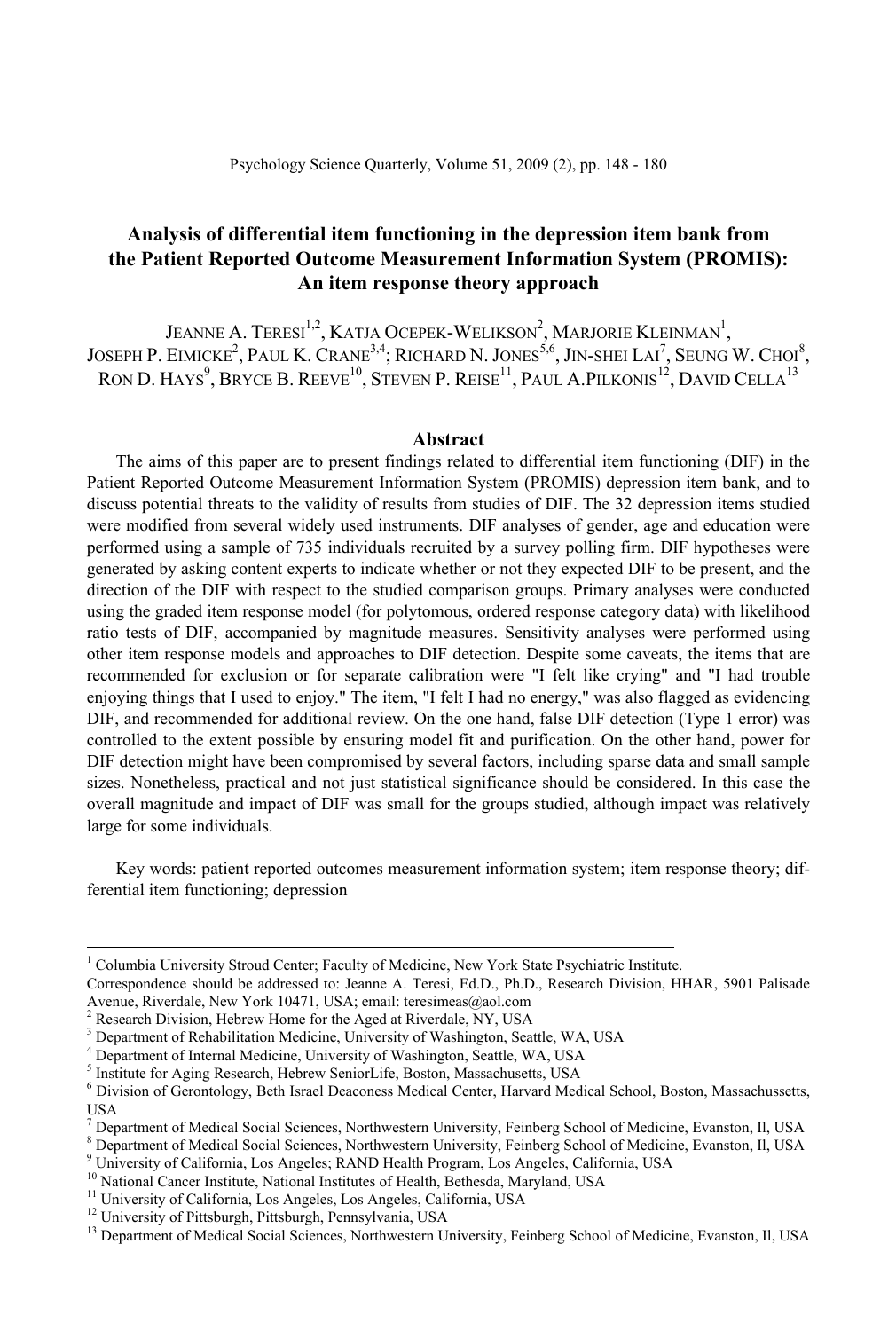#### **Background**

Surveys that assess latent traits or states such as attitudes, affect, and health often use scales in order to increase the likelihood of accurate measurement. Conceptual and psychometric measurement equivalence of such scales are basic requirements for valid crosscultural and demographic subgroup comparisons. Differential item functioning (DIF) analysis, commonly used to study the performance of items in scales, examines whether or not the likelihood of item (category) endorsement is equal across subgroups that are matched on the state or trait measured. Two basic types of DIF examined are uniform and non-uniform. Uniform DIF implies that one group is consistently more likely than another to endorse an item at each level of the trait or state, e.g., depression. Non-uniform DIF is observed when there is cross-over, so that at certain levels of the state or trait, one group is more likely to endorse the item, while at other levels, the other group is more likely to endorse the item (see also the Glossary).

*DIF analyses of depression scales:* The underlying state for the data presented in this paper is depression, and the items are scored in the impaired direction, reflecting depression symptomatology. Socio-cultural and health-related factors appear to affect the response patterns as well as the factorial composition of scales assessing depressive symptomatology (Mui, Burnette & Chen, 2001; Pedersen, Pallay & Rudolph, 2002). The variety of depression scales, the differences in the methodology, and the diversity in group variables examined for DIF across the reviewed studies make the synthesis of findings a difficult task. However, consistent findings across the articles suggest the presence of differential functioning in a substantial number of CES-D (Radloff, 1977) items as a function of a variety of sociodemographic and health-related variables. For example, the authors of several studies found that one or both of the interpersonal items, "people are unfriendly" and "people dislike me" showed DIF with respect to one or more of several variables: race, physical disorder, stroke, and interview mode (Chan, Orlando, Ghosh-Dastidar & Sherbourne, 2004; Cole, Kawachi, Maller & Berkman, 2000; Grayson, Mackinnon, Jorm, Creasey & Broe, 2000; Pickard, Dalal & Bushnell, 2006; Yang & Jones, 2007). Similarly, the affective CES-D item tapping sadness showed DIF based on physical disorder and interview mode (Grayson et al.; Chan et al.). DIF was also observed in the "crying" items (contained in the CES-D, and most other depression scales) with respect to gender (Cole et al.; Gelin & Zumbo, 2003; Reeve, 2000; Yang & Jones), race/ethnicity (Spanish-speakers) (Azocar, Areán, Miranda & Muñoz, 2001; Teresi & Golden 1994), physical disorder (Grayson et al.), and stroke (Pickard et al.).

The impact of DIF in the CES-D was found to be substantial in some studies (Chan, et al., 2004; Cole et al., 2000), but less so in others (Pickard et al. 2006). Low impact of DIF was also observed in the Hospital Anxiety and Depression Scale (Zigmond & Snaith, 1983) in one study of breast cancer patients (Osborne, Elsworth, Sprangers, Oort & Hopper, 2004). The impact of DIF in the Beck Depression Inventory (BDI) (Beck, Ward, Mendelsohn, Mock & Erbaugh, 1961) was demonstrated to be sizable, with artificially inflated scores for Latinos (in contrast to English speakers) (Azocar et al. 2001). Similarly, another analysis demonstrated that half of the items on the BDI scale accounted for 80% of the differential test (scale) functioning, and item response theory (IRT)-adjusted cutoff scores reduced considerably the false negative rate of clinically diagnosed patients with depression who would have been classified as non-depressed without DIF adjustment (Kim, Pilkonis, Frank, Thase & Reynolds, 2002). As is demonstrated by these studies, the findings of salient DIF in many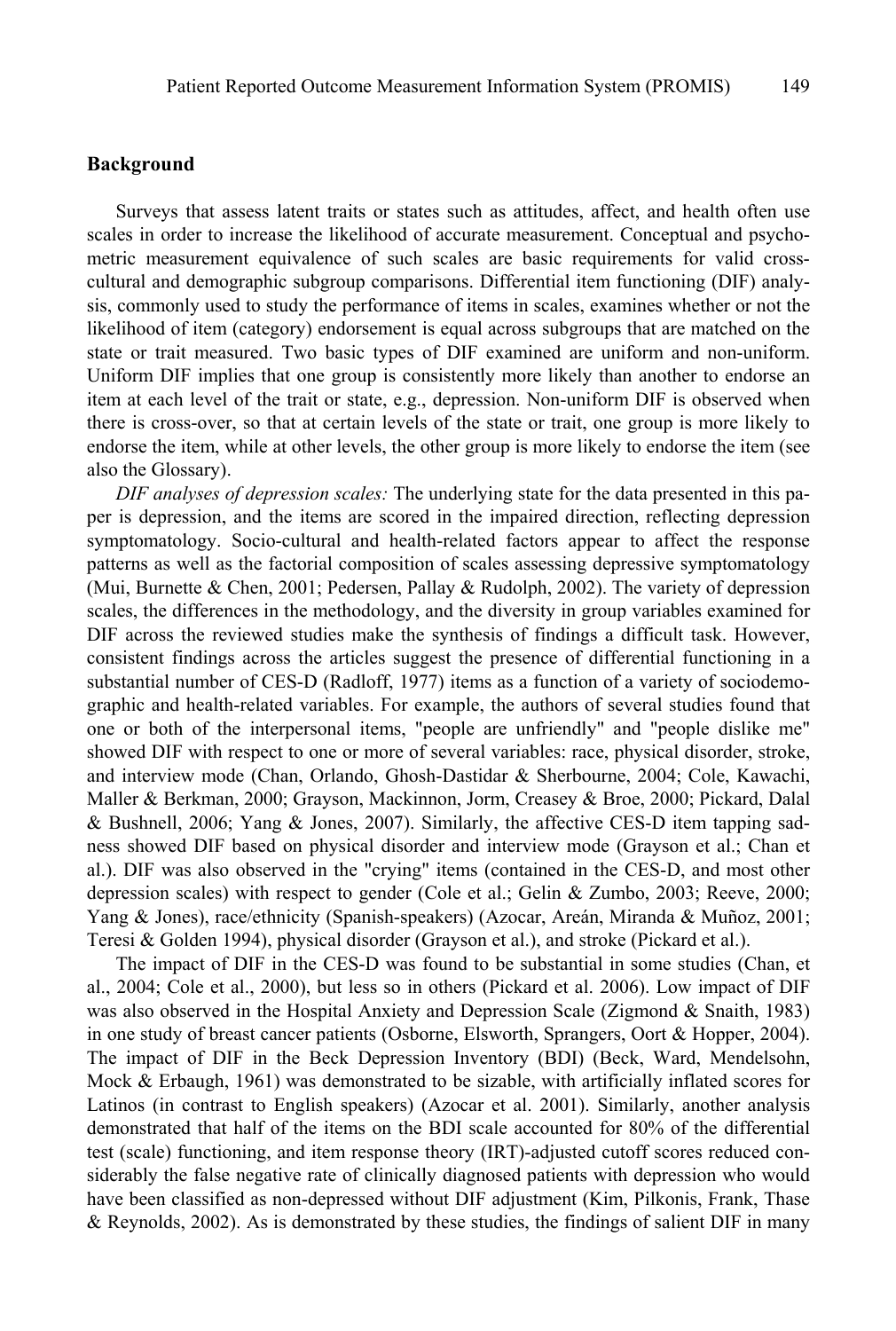depression measures underscore the need for examination of DIF in items measuring depression. A more detailed review can be found in Teresi, Ramirez, Lai and Silver (2008).

## **Aims**

The aims of this paper are to present findings related to DIF in the Patient Reported Outcome Measurement Information System (PROMIS) (Cella et al. 2007; Reeve et al. 2007) depression item bank, and to discuss strengths and limitations of approaches used in DIF detection analyses. Analyses of gender, age and education were performed. Sample sizes were insufficient to examine race/ethnicity.

#### **Methods**

#### *Sample generation and description*

The overall sample is discussed in Liu et al. (under review). However, a brief description of the subsamples used for the primary and sensitivity analyses is presented here. These data are from individuals who were administered the full bank of emotional distress items; data were collected from a survey panel by a polling firm, Polimetrix (www.polimetrix.com; www.pollingpoint.com).

The studied (also called the focal) group was females in the analyses of gender; the sample sizes for the groups were 379 females and 356 males. In the analyses of education, the studied group was low education through some college (n=518), and the reference group was college or advanced degree (n=217). The studied group for age was those 65 and over  $(n=201)$ ; the sample size for the younger reference group was 533. The sensitivity analyses sample sizes were 258 for the group aged 60 and over, and 476 for the group under age 60.

#### *Measures*

Depressive symptoms was a subdomain of emotional distress, and the 32 depression items studied were modified from several instruments, including two items from the Geriatric Depression Scale (Yesavage et al. 1982), one from the BDI (Beck et al. 1961), four from the CES-D (Radloff, 1977), and three from the Medical Outcomes Study (Stewart, Ware, Sherbourne & Wells, 1992). Other items came from an assortment of sources. It is noted that many of the items are quite similar to those from popular and older scales used crossnationally, such as the Depression scale from the Geriatric Mental State or the Comprehensive Evaluation and Referral Examination (CARE) (Gurland et al. 1976; Copeland et al. 1976; Golden, Teresi & Gurland, 1984), and the most recent rendition of these instruments, the EURO-D (Prince et al. 1999). The timeframe for all items was the past 7 days. Items were administered using a five point response scale: 'never', 'rarely', 'sometimes', 'often' and 'always'. Because of sparse data, the categories, 'often' and 'always' were collapsed, resulting in four ordinal response categories for the preliminary analyses; however, the final analyses required collapsing 'sometimes', 'often' and 'always', resulting in three categories. Sensitivity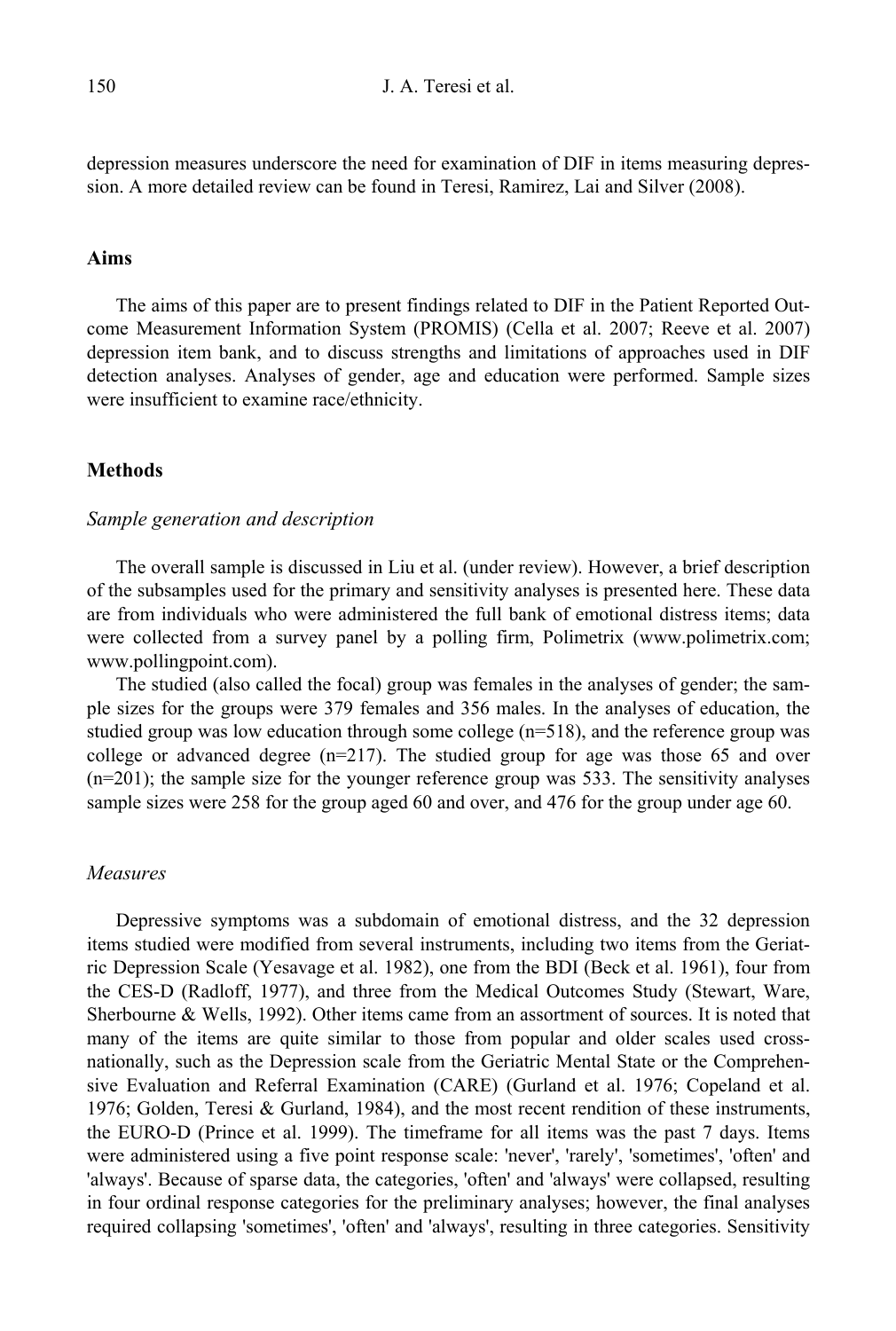analyses of binary data were conducted, collapsing 'never' and 'rarely' vs. the other categories.

#### *Procedures and statistical approach*

*Qualitative analyses and hypotheses generation:* Extensive qualitative analyses, including focus groups and cognitive interviews were performed prior to data collection. Based on these data, the items were modified for use in PROMIS in order to refer to the same time frame, have the same response options, and target a  $6<sup>th</sup>$  grade reading level (see DeWalt, Rothrock, Yount & Stone, 2007). Thirteen focus groups with 104 participants, largely from outpatient psychiatric clinics were convened (DeWalt et al.). Individuals were selected to be representative of a variety of chronic diseases, cultures and ages. Cognitive interviews were conducted; examined were the meaning of the item, the recall and decision process, including social desirability, and the response process. The protocol was based on that of Willis (2005). All questions were first completed by respondents using a paper-and-pencil format, followed by cognitive interviews with probes to elicit the information; five cognitive interviews were performed for each item (see DeWalt et al.).

DIF hypotheses were generated by asking a set of clinicians and other content experts to indicate whether or not they expected DIF to be present, and the direction of the DIF with respect to several comparison groups: gender, age, race/ethnicity, language and education. (Hypotheses with respect to race/ethnicity were also elicited, but subgroup sample sizes were not sufficient for DIF analyses.) A definition of DIF was provided, and the following instructions related to hypotheses generation were given. "Differential item functioning means that individuals in groups with the same underlying trait (state) level will have different probabilities of endorsing an item. Put another way, reporting a symptom (e.g., crying frequency) should depend only on the level of the trait (state), e.g., depression, and not on membership in a group, e.g., male or female. Very specifically, randomly selected persons from each of two groups (e.g., males and females) who are at the same (e.g., mild) level of depression should have the same likelihood of reporting crying often. If it is hypothesized that this is not the case, it would be hypothesized that the item has gender DIF." Forms were developed for this purpose, and completed by 11 individuals (four clinical health psychologists, one clinical psychologist, two psychiatrists, one oncology nurse, and three "other" professionals). A summary table (available from the authors) was developed arraying the hypotheses and findings from the literature.

*Quantitative analyses and tests of DIF hypotheses:* Prior to any formal tests of DIF, a best practice recommended by Hambleton (2006) was used to examine the data at a basic, descriptive level. Ten equal intervals of the sum score were formed based on the focal group sums. The item means were examined for each group within each of the levels, and tested for significant group differences. Such "fat matching" (Dorans & Kulick, 2006) is not ideal; however sparse data precluded finer distinctions.

Item response theory (IRT) is often used in DIF analyses (see Hambleton, Swaminathan & Rogers, 1991; Lord, 1980; Lord & Novick, 1968). The method used for DIF detection that is described in this paper was the IRT log-likelihood ratio (IRTLR) approach (Thissen, 1991, 2001; Thissen, Steinberg & Gerard, 1986; Thissen Steinberg & Wainer, 1993), accompanied by magnitude measures (Teresi, Kleinman & Ocepek-Welikson, 2000). DIF magnitude was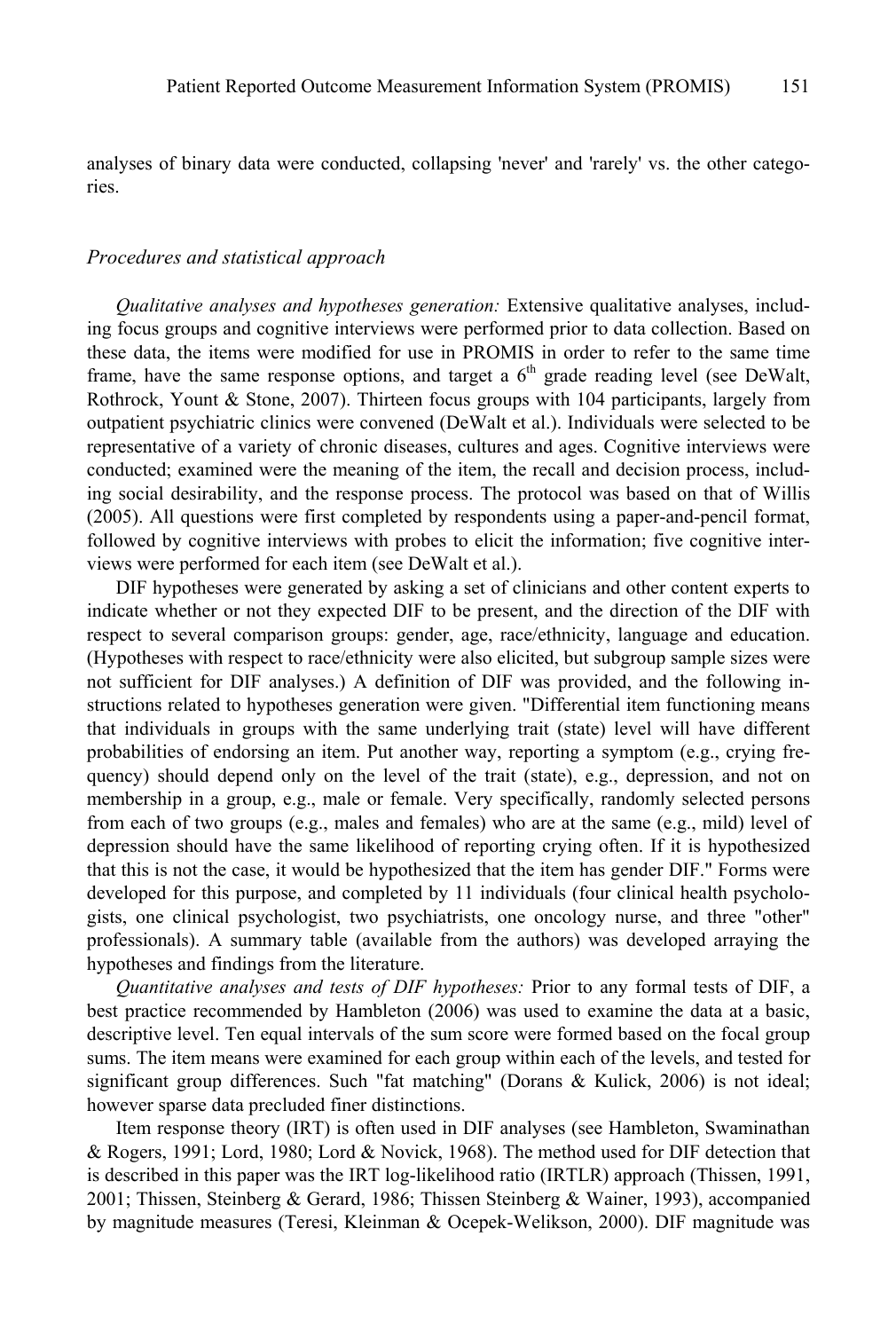assessed using the non-compensatory DIF (NCDIF) index (Raju, van der Linden & Fleer, 1995; Flowers, Oshima & Raju, 1999). Finally, scale level impact was assessed using expected scale scores, expressed as group differences in the total test (scale) response functions. These latter functions show the extent to which DIF cancels at the scale level (DIF cancellation). The findings presented here focus on IRTLR; however, other methods were also used in sensitivity analyses to examine DIF in this item set. These other methods include SIBTEST (Shealy  $\&$  Stout, 1993a,b) for binary items and Poly-SIBTEST (Chang, Mazzeo & Roussos, 1996) for polytomous items. SIBTEST is non-parametric, conditioning on the observed rather than latent variable, and does not detect non-uniform DIF.

A second method used in sensitivity analyses was logistic regression (Swaminathan and Rogers, 1990) and ordinal logistic regression (OLR) (Zumbo, 1999; Crane, van Belle & Larson 2004), which typically condition on an observed variable. Uniform DIF is defined in the OLR framework as a significant group effect, conditional on the depression state; nonuniform DIF is a significant interaction of group and state. Three hierarchical models are tested; the first examines depression state (1), followed by group (2) and the interaction of group by state (3). Non-uniform DIF is tested by examining 3 vs. 2; then uniform DIF is tested by examining the incremental effect of 2 vs. 1, with a chi-square  $(1 d.f.)$  test (Camilli & Shepard, 1994). A modification, IRTOLR (Crane et al. 2004; Crane, Gibbons, Jolley and van Belle, 2006) uses the depression estimates from a latent variable IRT model, rather than the traditional observed score conditioning variable, and incorporates effect sizes into the uniform DIF detection procedure. Finally, also used was the multiple indicators, multiple causes (MIMIC) approach (Jöreskog & Goldberger, 1975; Muthén, 1984), which is a parametric model with conditioning on a latent variable; while related to IRT, the model comes from the tradition of factor analyses and structural equation modeling, and does not test for non-uniform DIF (see also Jones, 2006).

## *Description of the model*

The following analyses were conducted using the graded (for polytomous, ordered response category) item response model (Samejima, 1969). Sensitivity analyses were performed using a two parameter logistic model (for items that were collapsed into two categories, non-symptomatic and symptomatic). The graded response model is given in the glossary under IRT.

The expectation is that respondents who are depressed would be more likely than those who are not depressed to respond in a symptomatic direction to an item measuring depression. Conversely, a person without depression is expected to have a lower probability (than a person with depression) of responding in a depressed direction to the item. The curve that relates the probability of an item response to the underlying state or trait, e.g., depression, measured by the item set is known as an item characteristic curve (ICC). This curve can be characterized by two parameters in some forms of the model: a discrimination parameter (denoted *a*) that is proportional to the slope of the curve, and a location (also called threshold, difficulty, or severity) parameter (denoted *b*) that is the point of inflection of the curve. (See also the Glossary for definitions.) According to the IRT model, an item shows DIF if people from different subgroups but at the same level of depression have unequal probabili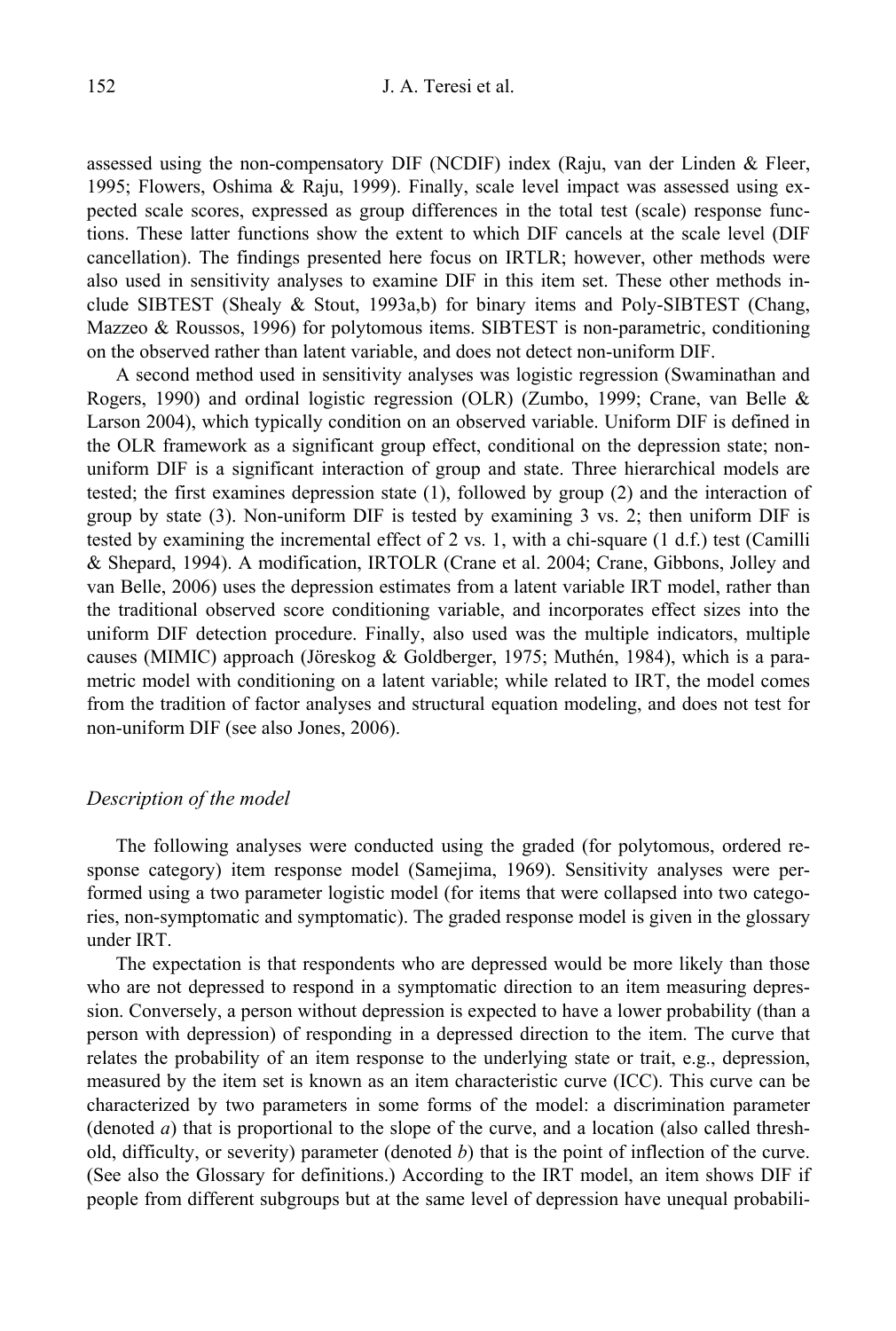ties of endorsement. Put another way, the absence of DIF is demonstrated by ICCs that are the same for each group of interest.

*IRT log-likelihood ratio (IRTLR) modeling:* IRTLR, the DIF detection procedure used in these analyses is based on a nested model comparison approach (Thissen et al. 1993). First, a compact (or more parsimonious) model is tested with all parameters constrained to be equal across groups for a studied item (together with the anchor items defined below and in the Glossary) (model 1), against an augmented model (model 2) with one or more parameters of the studied item freed to be estimated distinctly for the two groups. The procedure involves comparison of differences in log-likelihoods (-2LL) (distributed as chi-square) associated with nested models; the resulting statistic is evaluated for significance with degrees of freedom equal to the difference in the number of parameter estimates in the two models. For the graded response model, the degrees of freedom increase with the number of *b* (difficulty or severity) parameters estimated. (There is one less *b* estimated than there are response categories.) Severity (*b)* parameters are interpreted as uniform DIF only if the tests of the *a* parameters are not significant; in that case, tests of *b* parameters are performed, constraining the *a* parameters to be equal. The final p values are adjusted using Bonferroni (Bonferroni, 1936) or other methods such as Benjamini-Hochberg (B-H) (Benjamini & Hochberg, 1995; Thissen, Steinberg & Kuang, 2002).

*Tests of model assumptions and fit:* Important first steps (not presented here) in the analyses include examination of model assumptions such as unidimensionality (see Reise, Morizot & Hays, 2007). These analyses were conducted prior to release of these data sets for DIF analyses, and provided evidence of essential unidimensionality. A standardized residual measure of goodness-of-fit, defined as the difference between the observed and expected frequency divided by the square root of the expected frequency for each response pattern associated with a particular level of the underlying state or trait (denoted theta), measured by the scale was calculated. The standardized residual is distributed approximately normally with mean of 0 and  $\sigma^2$  of 1. High values are indicative of poor fit.

*Anchor items:* If no prior information about DIF in the item set is available, initial DIF estimates can be obtained by treating each item as a "studied" item, while using the remainder as "anchor" items. Anchor items are assumed to be without DIF, and are used to estimate theta (depression state level), and to link the two groups compared in terms of depression state level. Anchor items are selected by first comparing a model with all parameters constrained to be equal between two comparisons groups, including the studied item, and a model with separate estimation of all parameters for the studied item. This process of loglikelihood comparisons is performed iteratively, and is described in detail in Orlando-Edelen, Thissen, Teresi, Kleinman, and Ocepek-Welikson (2006).

## *Evaluation of DIF magnitude and effect sizes*

The magnitude of DIF refers to the degree of difference in item performance between or among groups, conditional on the trait or state being examined. Expected item scores can be examined as measures of magnitude. (See Figure 1 for examples.) An expected item score is the sum of the weighted (by the response category value) probabilities of scoring in each of the possible categories for the item. A method for quantification of the difference in the average expected item scores is the non-compensatory DIF index (Raju and colleagues,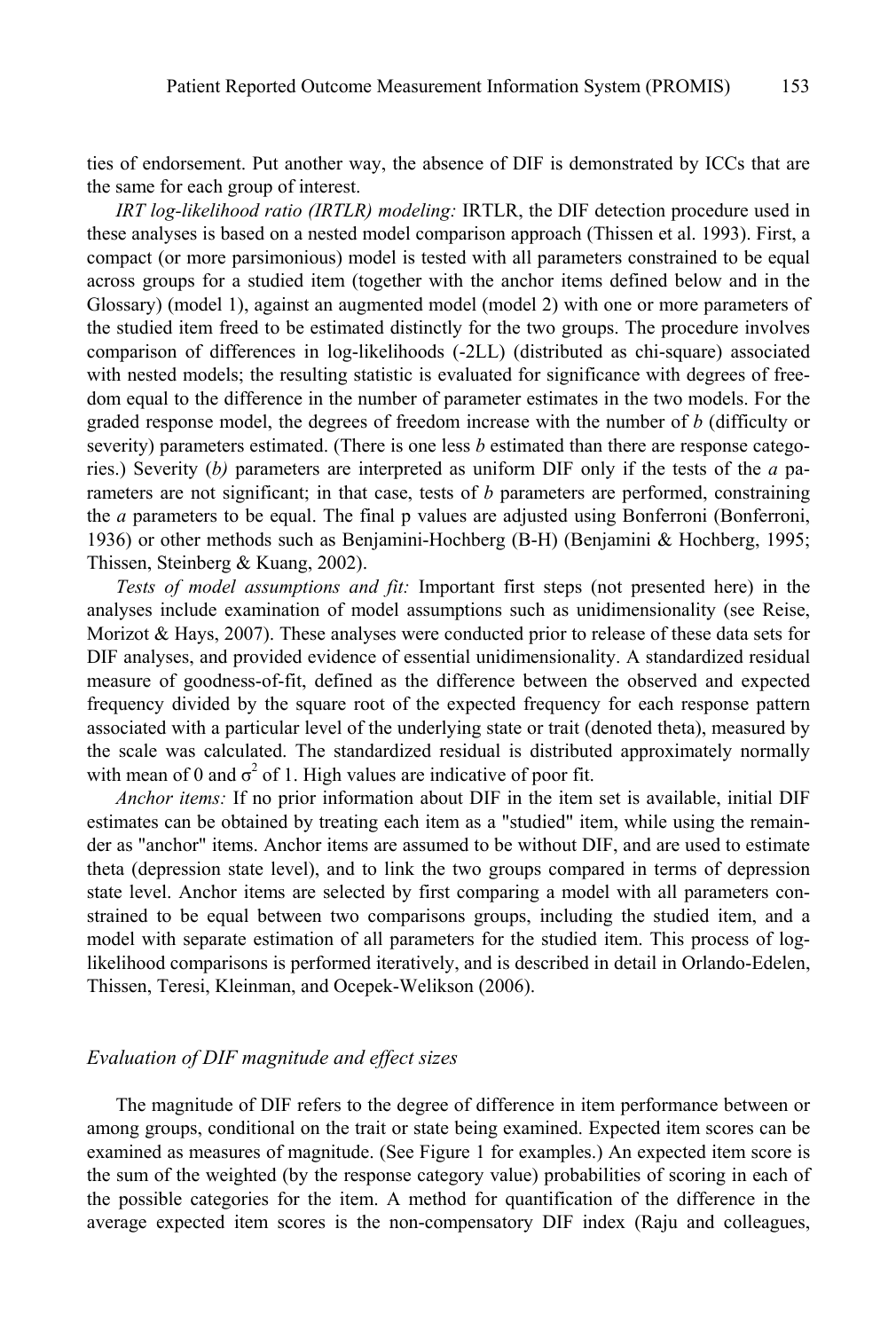1995) used in DFIT (Oshima, Kushubar, Scott, Raju, 2009; Raju, Fortmann-Johnson, Kim, Morris, Nering, & Oshima, 2009). While chi-square tests of significance are available, these were found to be too stringent, over identifying DIF. Cutoff values established based on simulations (Fleer, 1993; Flowers et al. 1999) can be used in the estimation of the magnitude of item-level DIF. For example, for the data presented here, the cutoff values are 0.006 for binary items, and 0.024 and 0.054 for polytomous items with three or four response options (after collapsing categories due to sparse data) (Raju, 1999). Because NCDIF is expressed as the average squared difference in expected scores for individuals as members of the focal group and as members of the reference group, the square root of NCDIF provides an effect size in terms of the original metric. Thus, for a polytomous item with three response categories, the recommended cutoff of 0.024 would correspond to an average absolute difference greater than 0.155 (about 0.16 of a point) on a three point scale (see Raju, 1999; Meade, Lautenschlager & Johnson, 2007). Because of the sensitivity of cutoff thresholds to the distribution of parameter estimates, simulations to derive cutoffs based on empirical distributions have been incorporated into the latest versions of software such as DFIT (Raju, Fortmann-Johnson, Kim, Morris, Nering, & Oshima, 2009) and ordinal logistic regression (Choi, Gibbons & Crane, 2009). The issue is what difference is meaningful and makes a practical difference. Recent work on effect sizes is presented in Stark, Chernyshenko & Drasgow (2004); Steinberg & Thissen (2006); and Kim, Cohen, Alagoz & Kim (2007).

#### *Evaluation of DIF impact*

Expected item scores were summed to produce an expected scale score (also referred to as the test or scale response function), which provides evidence regarding the effect of DIF on the total score. Group differences in these test response functions provide overall aggregated measures of DIF impact. Impact at the individual level was examined by comparing DIF-adjusted and unadjusted estimates of the latent depression state scores. Estimates were adjusted for *all* items with DIF, not just for those with DIF after adjustment for multiple comparisons or those with high DIF magnitude.

#### *Software and procecures*

Software used was IRTLRDIF (Thissen, 2001) and MULTILOG (Thissen, 1991). Additionally, NCDIF (Raju et al. 1995; Flowers et al. 1999) was evaluated using DFITP5 (Raju, 1999). Prior to application of the DFIT software, estimates of the latent state or trait (theta) are usually calculated separately for each group, and equated together with the item parameters. Baker's (1995) EQUATE program was used in an iterative fashion in order to equate the theta and item parameter estimates for the two groups and place them on the same metric. If DIF is detected, the item showing DIF is excluded from the equating algorithm, and new DIF-free equating constants are computed, and purified iteratively.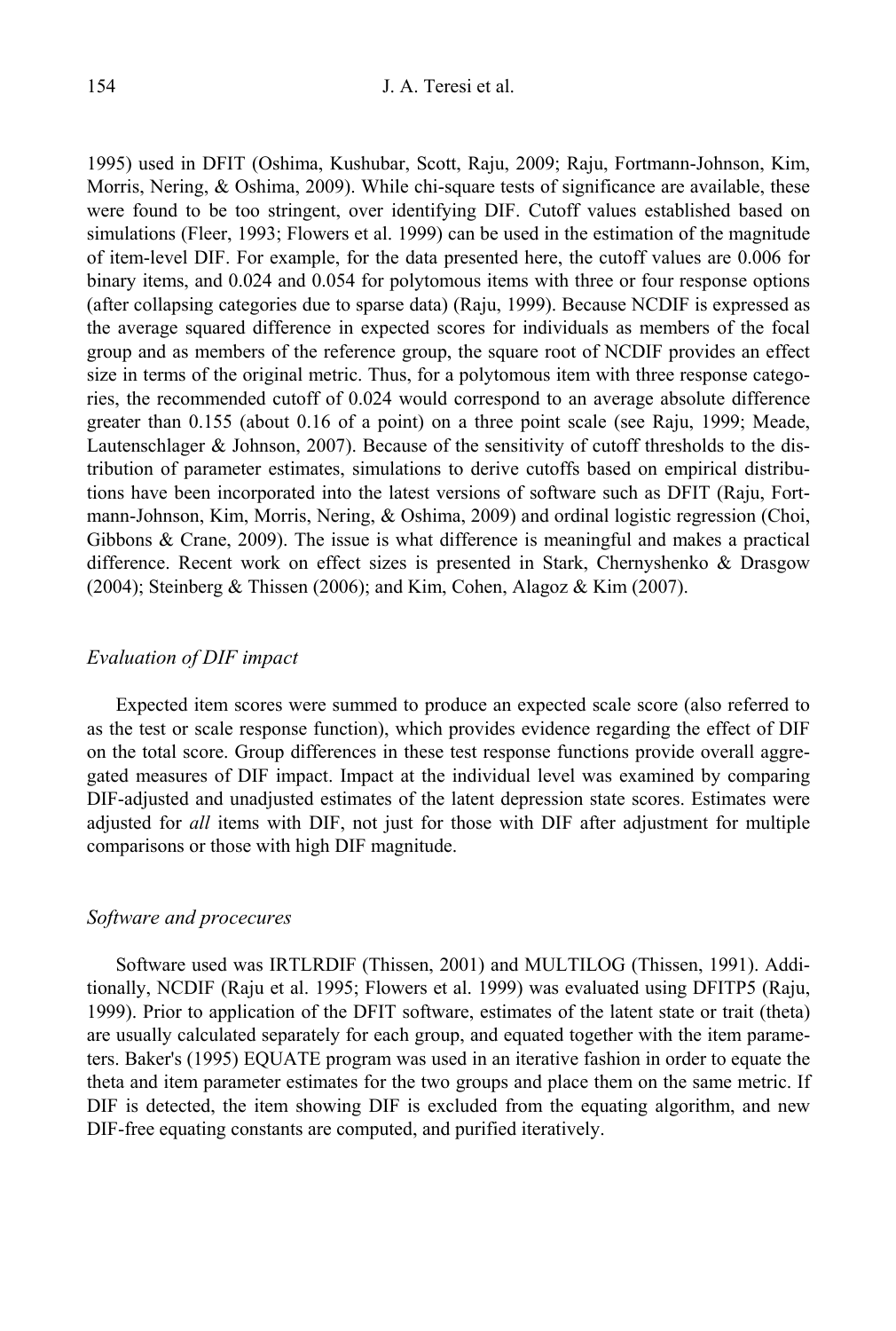## **Results**

The results of preliminary analyses of group item means within sum score intervals provided information used in collapsing categories for use in more formal tests of DIF. The analyses showed that (a) the data were sparse and skewed; (b) the distributions were different for age groups; (c) a few items emerged as likely candidates for flagging, with findings consistent with the formal DIF analyses using the various methods.

*Model fit:* Examination of standardized residuals (not shown) showed that most items fit the IRT model for the age and education analyses (after collapsing categories from four to three). Collapsing categories to three resolved the problem of sparse data for most analyses; however cell sizes were relatively small (12-20 in the symptomatic category above "none/never") for the high education group for some items, e.g., "I felt I had no reason for living." The three category solution resulted in all items fitting for the low education group except for slight misfit in category 3 for items 4 and 24 ( $z=2.13$ ). For high education, some misfit was evident with z scores ranging from 2 to 4. For age, no misfit was observed among older subjects ( $z=1.01$  to 1.47). For younger subjects, some misfit was observed, with z scores ranging from 2 to 3. For gender, all items fit the IRT model with four response categories for females  $(z=1.20 \text{ to } 1.47)$ ; however, some misfit was observed for males. Reduction to three categories reduced the sparse data and misfit; however, some items still evidenced relatively high misfit  $(z=3.00 \text{ to } 5.00)$ .

*Gender:* Shown in Table 1 are the final item parameters and DIF tests for gender. The most severe indicator of depression was "no reason for living"; among the least severe indicators were "I felt that I had no energy", and "felt lonely". Females were more depressed; the estimated mean was -0.27 for females, and -0.55 for males, indicating that the difference between the average depression levels for women and men was about one fourth of a standard deviation. As shown, eleven items evidenced gender DIF prior to adjustment for multiple comparisons, two with non-uniform DIF. Items with non-uniform DIF were: "felt helpless" and "sad". Uniform DIF was evident for the items: "crying", "nothing could cheer me up", "people did not understand me", "trouble feeling close to people", "depressed", "unhappy", "nothing interesting", "life was empty", "trouble enjoying things I used to do". After adjustment for multiple comparisons, using either the Benjamini-Hochberg (1995) or Bonferroni (1936) correction, only the item "I felt like crying" showed uniform DIF; the NCDIF index for this item was above the cutoff (0.074). The item is a more severe indicator for males; it takes higher levels of depression for men to endorse the item. The magnitude of DIF for this item is shown in Figure 1.

*Education:* The most severe indicators for the education analyses were: "no reason for living", "worthless", "helpless", "nothing cheers me up", "wanted to give up". The estimated mean for the depression state for the low education group was somewhat higher than that of the high education group (-0.38 vs -0.49). Four items were found to have education-related DIF prior to Bonferroni/Benjamini-Hochberg correction, two with non-uniform DIF, "felt hopeless", and "pessimistic". After adjustment, no items evidenced education-DIF (see Table 2). Overall, the magnitude of DIF was small (see Table 4), and only one item had NCDIF above the cutoff, "I felt that I had no energy". This item was a more severe indicator for those with higher education (see Figure 1).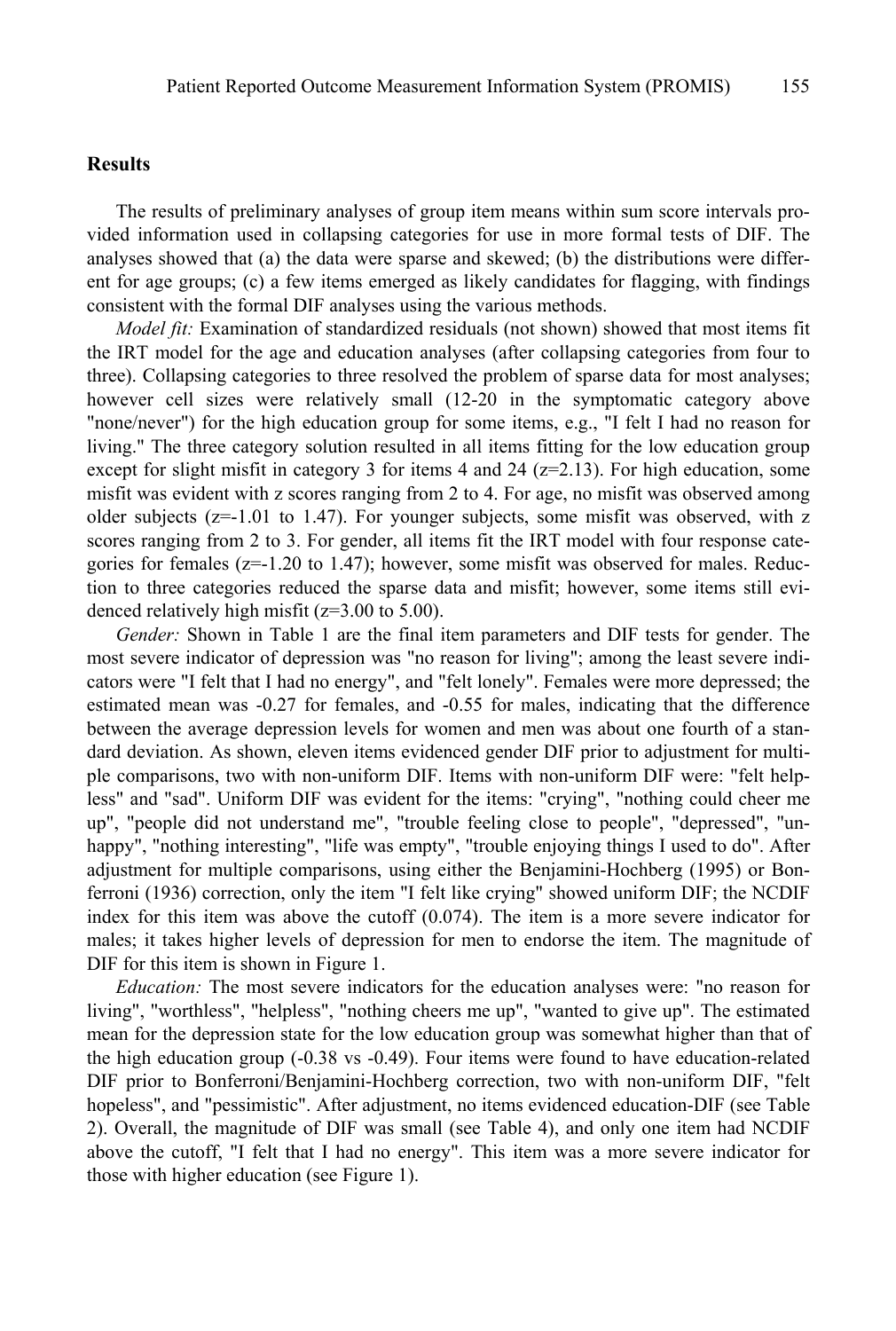| Item parameters* and standard errors for the anchor items and studied items with DIF from the depression item bank: |                | Comparison of gender groups |                                |                              |                         |                    |
|---------------------------------------------------------------------------------------------------------------------|----------------|-----------------------------|--------------------------------|------------------------------|-------------------------|--------------------|
| Content                                                                                                             | Group          | a                           | <b>BI</b>                      | b2                           | aDIF                    | bDIF <sub>‡</sub>  |
| I felt that I had no energy                                                                                         | Female<br>Male | 1.69(0.15)                  | $-01.21(0.09)$                 | $-0.12(0.08)$                | NS, Anchor Item         |                    |
| I felt worthless                                                                                                    | Female<br>Male | 3.49 (0.29)                 | 0.21(0.05)                     | 0.88(0.07)                   | NS, Anchor Item         |                    |
| I felt that I had nothing to look forward to                                                                        | Female<br>Male | 2.96 (0.26)                 | 0.07(0.05)                     | 0.73(0.07)                   | NS, Anchor Item         |                    |
| I felt helpless                                                                                                     | Female<br>Male | 3.85 (0.53)<br>3.04(0.34)   | 0.13(0.07)<br>0.04(0.07)       | 0.76(0.09)<br>0.80(0.09)     | 4.4 (0.036)             | 0.8(0.670)         |
| I withdrew from other people                                                                                        | Female<br>Male | 2.31 (0.19)                 | $-0.25(0.06)$                  | 0.50(0.08)                   | NS, no DIF              |                    |
| I felt that nothing could cheer me up                                                                               | Female<br>Male | 3.27 (0.27)<br>3.27(0.27)   | 0.12(0.07)<br>0.02(0.07)       | 0.65(0.09)<br>0.94(0.09)     | 0.3(0.584)              | 8.8 (0.012)        |
| I felt that other people did not understand me                                                                      | Female<br>Male | 2.33 (0.17)<br>2.33 (0.17)  | $-0.74(0.08)$<br>$-0.60(0.08)$ | 0.20(0.09)<br>0.04(0.09)     | $($ > 0,999)<br>< 0.001 | 6.3 (0.043)        |
| I felt that I was not as good as other people                                                                       | Female<br>Male | 2.41 (0.21)                 | $-0.10(0.06)$                  | 0.67(0.08)                   | NS, Anchor Item         |                    |
| I felt like crying                                                                                                  | Female<br>Male | $-.94(0.15)$<br>1.94(0.15)  | $-0.46(0.09)$<br>0.04(0.10)    | 1.04(0.13)<br>0.54(0.10)     | 1.1(0.317)              | $27.6 \, (<0.001)$ |
| I felt sad                                                                                                          | Female<br>Male | 2.50(0.29)<br>3.39(0.38)    | $-0.82(0.08)$<br>$-0.80(0.07)$ | (60.080, 0.00)<br>0.19(0.08) | 4.3 (0.038)             | 5.1 (0.078)        |
| I felt that I wanted to give up on everything                                                                       | Female<br>Male | 3.10(0.29)                  | 0.35(0.06)                     | 1.00(0.08)                   | NS, Anchor Item         |                    |
| I felt that I was to blame for things                                                                               | Female<br>Male | 2.47 (0.20)                 | $-0.29(0.06)$                  | 0.58(0.07)                   | NS, Anchor Item         |                    |
| I felt like a failure                                                                                               | Female<br>Male | 3.37 (0.30)                 | $-0.07(0.05)$                  | 0.55(0.06)                   | NS, no DIF              |                    |
| I had trouble feeling close to people                                                                               | Female<br>Male | 2.65(0.19)<br>2.65 (0.19)   | $-0.48(0.08)$<br>$-0.39(0.08)$ | 0.20(0.08)<br>0.42(0.08)     | 0.7(0.403)              | 7.9 (0.019)        |
| I felt disappointed in myself                                                                                       | Female<br>Male | 2.76 (0.22)                 | $-0.65(0.05)$                  | 0.17(0.06)                   | NS, Anchor Item         |                    |

**Table 1:**<br><sup>1:</sup> <sup>1:</sup> <sup>1:</sup> <sup>1:</sup> <sup>1:</sup> e<sup>1</sup>

# 156 J. A. Teresi et al.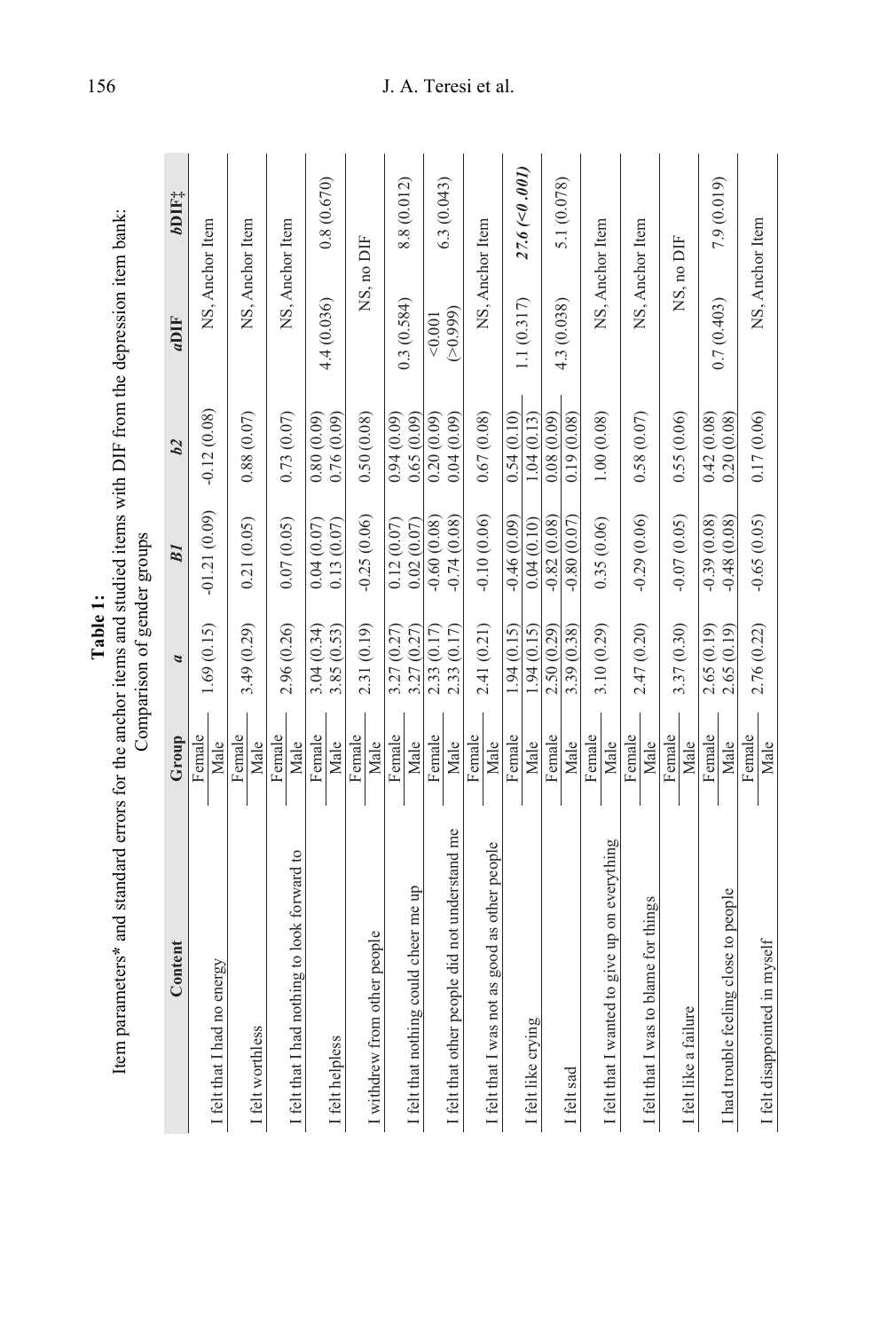| I felt that I was not needed                          | Female<br>Male | 2.67 (0.22)                | $-0.05(0.06)$                  | 0.72(0.07)                  | NS, Anchor Item       |              |
|-------------------------------------------------------|----------------|----------------------------|--------------------------------|-----------------------------|-----------------------|--------------|
| I felt lonely                                         | Female<br>Male | 2.36 (0.19)                | $-0.39(0.06)$                  | $-0.37(0.07)$               | NS, Anchor Item       |              |
| I felt depressed                                      | Female<br>Male | 3.44 (0.28)                | $-0.41(0.04)$                  | 0.39(0.06)                  | 0.7(0.403)            | 6.4(0.041)   |
| I had trouble making decisions                        | Female<br>Male | 2.19 (0.18)                | $-0.45(0.06)$                  | 0.60(0.07)                  | NS, Anchor Item       |              |
| I felt discouraged about the future                   | Female<br>Male | 2.54 (0.20)                | $-0.56(0.06)$                  | 0.14(0.06)                  | NS, Anchor Item       |              |
| I found that things in my life were<br>overwhelming   | Female<br>Male | 2.61 (0.20)                | $-0.39(0.06)$                  | 0.41(0.07)                  | NS, Anchor Item       |              |
| I felt unhappy                                        | Female<br>Male | 3.71 (0.29)<br>3.71 (0.29) | $-0.64(0.06)$<br>$-0.78(0.06)$ | $-0.26(0.07)$<br>0.06(0.07) | 1.4(0.237)            | 12.7 (0.002) |
| I felt I had no reason for living                     | Female<br>Male | 2.50 (0.28)                | 0.82(0.07)                     | 1.50(0.12)                  | NS, Anchor Item       |              |
| I felt hopeless                                       | Female<br>Male | 3.94 (0.39)                | 0.13(0.05)                     | 0.86(0.06)                  | NS, Anchor Item       |              |
| I felt ignored by people                              | Female<br>Male | 2.24(0.19)                 | $-0.35(0.06)$                  | 0.54(0.07)                  | NS, Anchor Item       |              |
| I felt upset for no reason                            | Female<br>Male | 2.40 (0.21)                | $-0.01(0.06)$                  | 0.81(0.08)                  | NS, Anchor Item       |              |
| I felt that nothing was interesting                   | Female<br>Male | 2.38 (0.16)<br>2.38 (0.16) | $-0.33(0.08)$<br>$-0.12(0.09)$ | 0.72(0.10)<br>0.76(0.09)    | $($ > 0,999)<br>0.001 | 7.9 (0.019)  |
| I felt pessimistic                                    | Female<br>Male | 2.43 (0.19)                | $-0.62(0.06)$                  | 0.24(0.06)                  | NS, Anchor Item       |              |
| I felt that my life was empty                         | Female<br>Male | 2.98 (0.23)<br>2.98 (0.23) | $-0.03(0.07)$<br>0.09(0.08)    | 0.45(0.09)<br>0.64(0.08)    | 0.8(0.371)            | 6.6(0.037)   |
| I felt guilty                                         | Female<br>Male | 2.12 (0.18)                | $-0.20(0.06)$                  | 0.70(0.08)                  | NS, Anchor Item       |              |
| I felt emotionally exhausted                          | Female<br>Male | 2.77 (0.22)                | $-0.51(0.05)$                  | 0.27(0.06)                  | NS, Anchor Item       |              |
| I had trouble enjoying things that I used to<br>enjoy | Female<br>Male | 2.41 (0.18)<br>2.41 (0.18) | $-0.43(0.08)$<br>$-0.30(0.09)$ | 0.28(0.09)<br>0.58(0.08)    | 0.4(0.527)            | 11.9(0.003)  |

 $*$  Parameter estimates are from the final MULTILOG run<br> $\ddagger$  DIF significant after Bonferroni adjustment is bolded; NCDIF items are italicized. \* Parameter estimates are from the final MULTILOG run ‡ DIF significant after Bonferroni adjustment is bolded; NCDIF items are italicized.

Patient Reported Outcome Measurement Information System (PROMIS) 157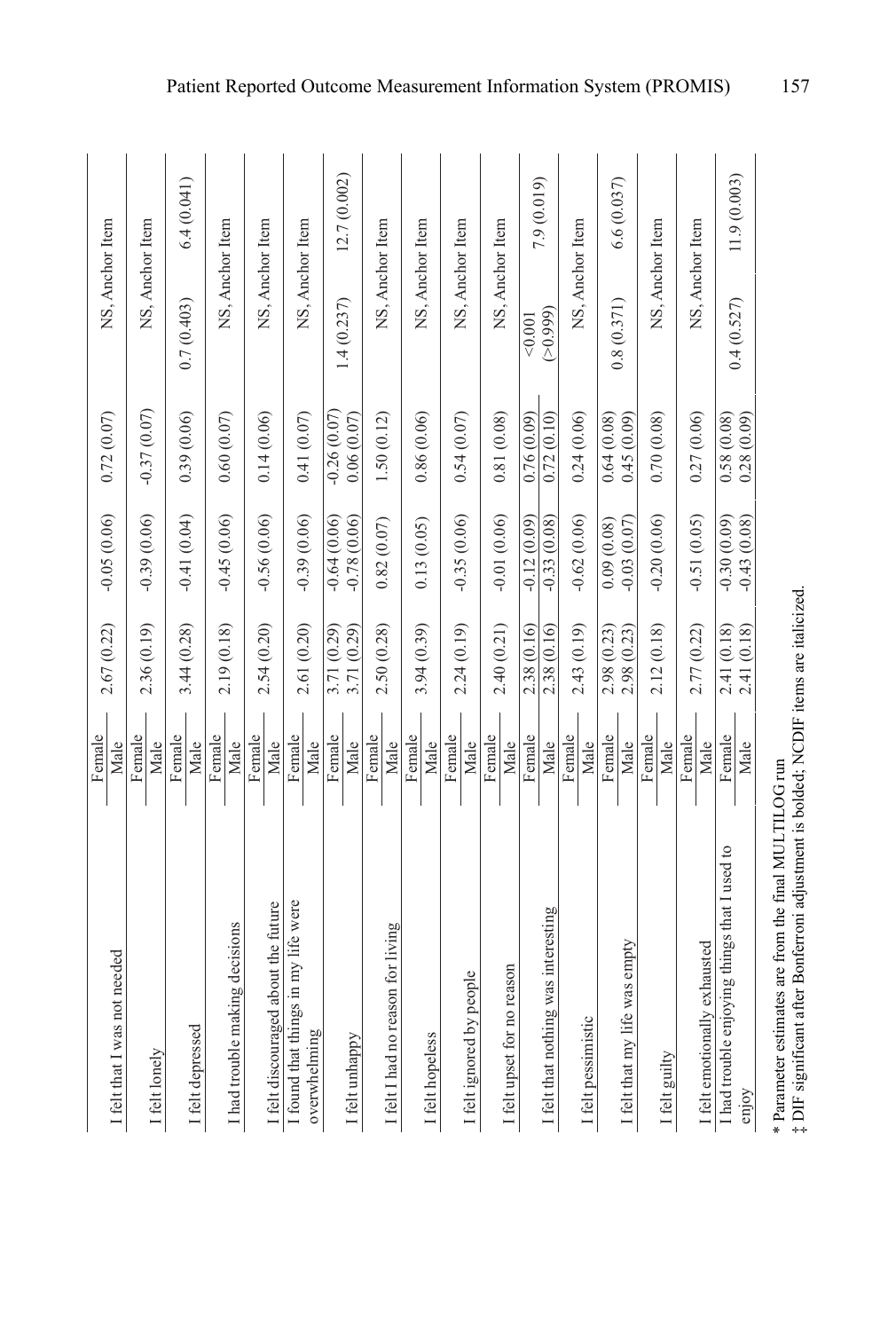

#### **Figure 1:**

Expected item score functions for gender, education and age groups for items with high magnitude of DIF: "I felt like crying (top); "I had trouble enjoying things" (right) and "I felt I had no energy" (right)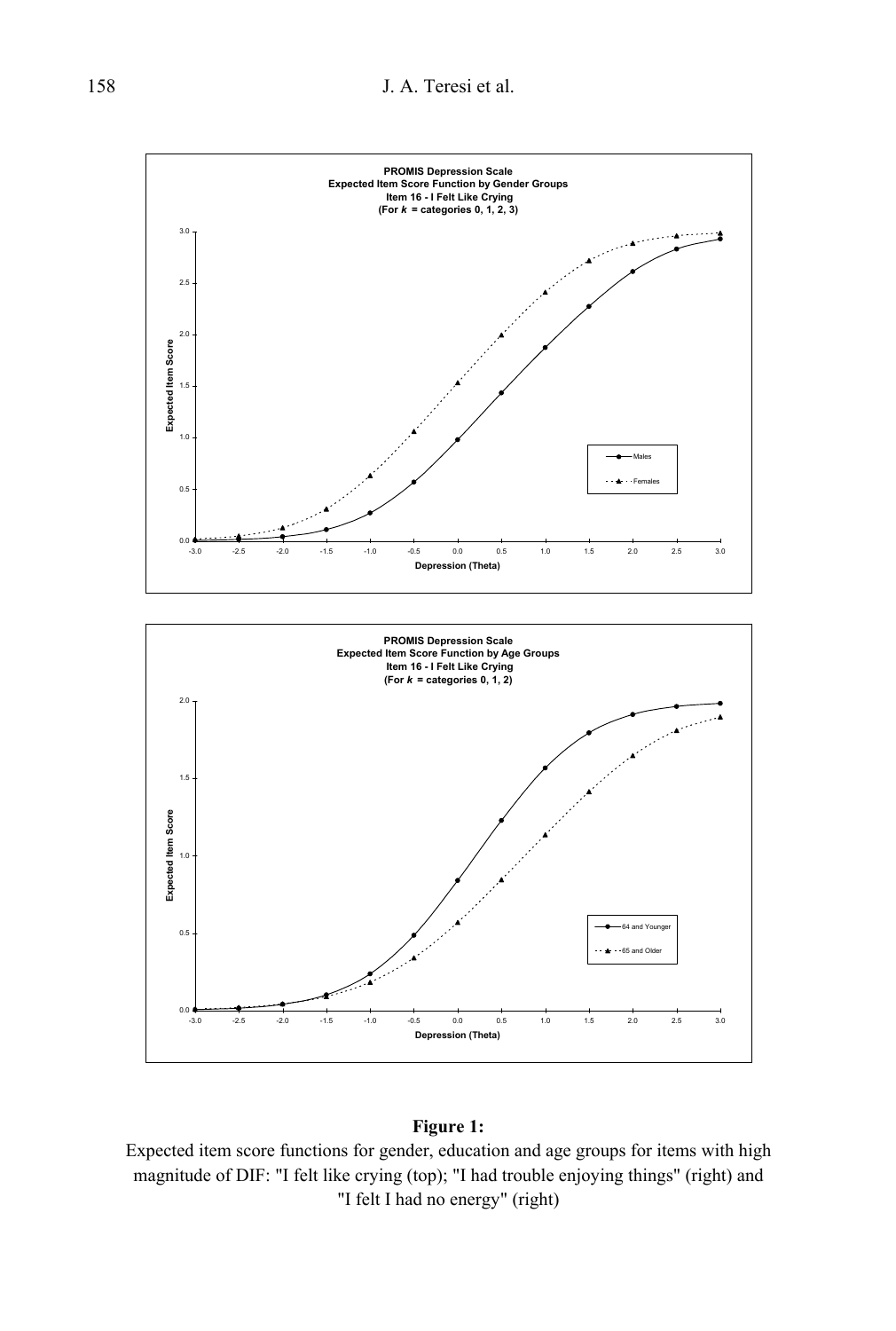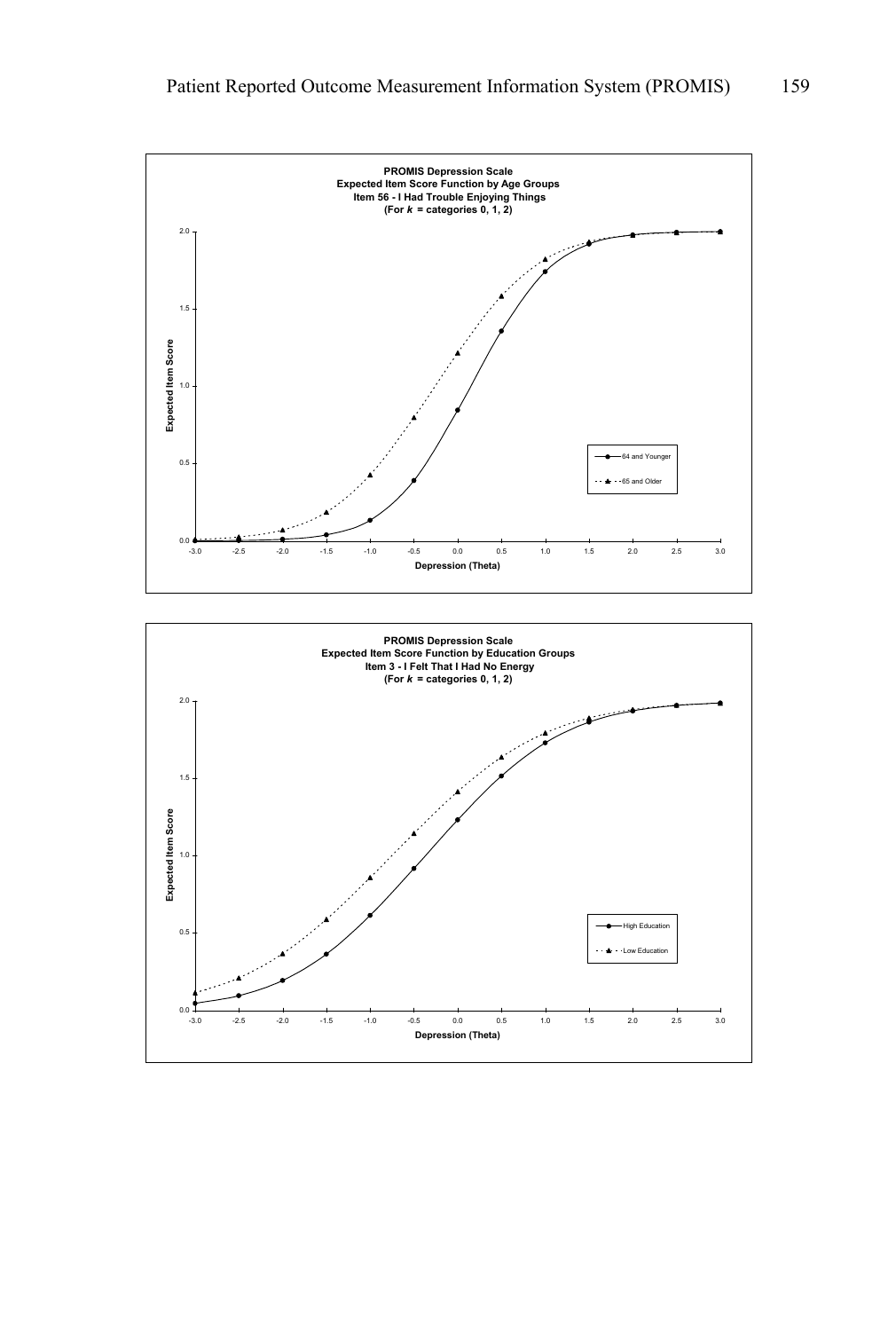|  | i<br>$-10.00$<br>and and<br>The from the first section of the section of the section of the section of the section of the section of the section of the section of the section of the section of the section of the section of the section of the section<br>K ond atomation of the three than | $\alpha$ rra<br>$\alpha$ aducation groups (Some college vs. College or Advance |
|--|------------------------------------------------------------------------------------------------------------------------------------------------------------------------------------------------------------------------------------------------------------------------------------------------|--------------------------------------------------------------------------------|
|  |                                                                                                                                                                                                                                                                                                |                                                                                |

| Item parameters* and standard errors for the anchor items and studied items with DIF from the depression item bank: Comparison | of education groups (Some college vs. College or Advanced degree) |                          |                                |                                |                        |                   |
|--------------------------------------------------------------------------------------------------------------------------------|-------------------------------------------------------------------|--------------------------|--------------------------------|--------------------------------|------------------------|-------------------|
| Content                                                                                                                        | Group                                                             | a                        | bI                             | h2                             | aDIF                   | bDIF <sub>1</sub> |
| I felt that I had no energy                                                                                                    | Some College<br>Coll Degree +                                     | 1.66(0.12)<br>1.66(0.12) | $-1.07(0.14)$<br>$-1.39(0.11)$ | $-0.07(0.14)$<br>$-0.28(0.09)$ | 2.2 (0.138)            | 12.3 (0.002)      |
| I felt worthless                                                                                                               | Some College<br>Coll Degree +                                     | 3.48 (0.30)              | 0.17(0.05)                     | 0.84(0.08)                     | NS, Anchor Item        |                   |
| I felt that I had nothing to look forward to                                                                                   | Some College<br>Coll Degree +                                     | 2.92 (0.26)              | 0.02(0.05)                     | 0.69(0.07)                     | NS, Anchor Item        |                   |
| I felt helpless                                                                                                                | Some College<br>Coll Degree+                                      | 3.32 (0.28)              | 0.04(0.05)                     | 0.75(0.07)                     | NS, Anchor Item        |                   |
| I withdrew from other people                                                                                                   | Some College<br>Coll Degree +                                     | 2.29 (0.19)              | $-0.30(0.06)$                  | 0.46(0.08)                     | NS, Anchor Item        |                   |
| I felt that nothing could cheer me up                                                                                          | Some College<br>Coll Degree +                                     | 3.12 (0.29)              | 0.03(0.05)                     | 0.78(0.07)                     | NS, Anchor Item        |                   |
| I felt that other people did not understand me                                                                                 | Some College<br>Coll Degree+                                      | 2.27 (0.19)              | $-0.73(0.06)$                  | 0.08(0.07)                     | NS, Anchor Item        |                   |
| I felt that I was not as good as other people                                                                                  | Some College<br>Coll Degree +                                     | 2.37 (0.21)              | $-0.15(0.06)$                  | 0.63(0.09)                     | NS, Anchor Item        |                   |
| I felt like crying                                                                                                             | Some College<br>Coll Degree +                                     | 1.90 (0.17)              | $-0.27(0.07)$                  | 0.71(0.10)                     | NS, Anchor Item        |                   |
| I felt sad                                                                                                                     | Some College<br>Coll Degree +                                     | 2.79 (0.23)              | $-0.87(0.05)$                  | 0.10(0.06)                     | NS, Anchor Item        |                   |
| I felt that I wanted to give up on everything                                                                                  | Some College<br>Coll Degree +                                     | 3.08(0.29)               | 0.31(0.06)                     | 0.96(0.08)                     | NS, Anchor Item        |                   |
| I felt that I was to blame for things                                                                                          | Some College<br>Coll Degree +                                     | 2.45 (0.20)              | $-0.35(0.06)$                  | 0.54(0.07)                     | NS, Anchor Item        |                   |
| I felt like a failure                                                                                                          | Some College<br>Coll Degree+                                      | 3.44(0.29)<br>3.44(0.29) | $-0.05(0.06)$<br>$-0.25(0.08)$ | 0.53(0.07)<br>0.44(0.12)       | $($ > 0,999)<br>< 0.01 | 8.2 (0.017)       |
| I had trouble feeling close to people                                                                                          | Some College<br>Coll Degree +                                     | 2.57 (0.21)              | $-0.48(0.06)$                  | 0.28(0.07)                     | NS, Anchor Item        |                   |
| I felt disappointed in myself                                                                                                  | Some College<br>Coll Degree +                                     | 2.72(0.21)               | $-0.71(0.05)$                  | 0.12(0.07)                     | NS, no DIF             |                   |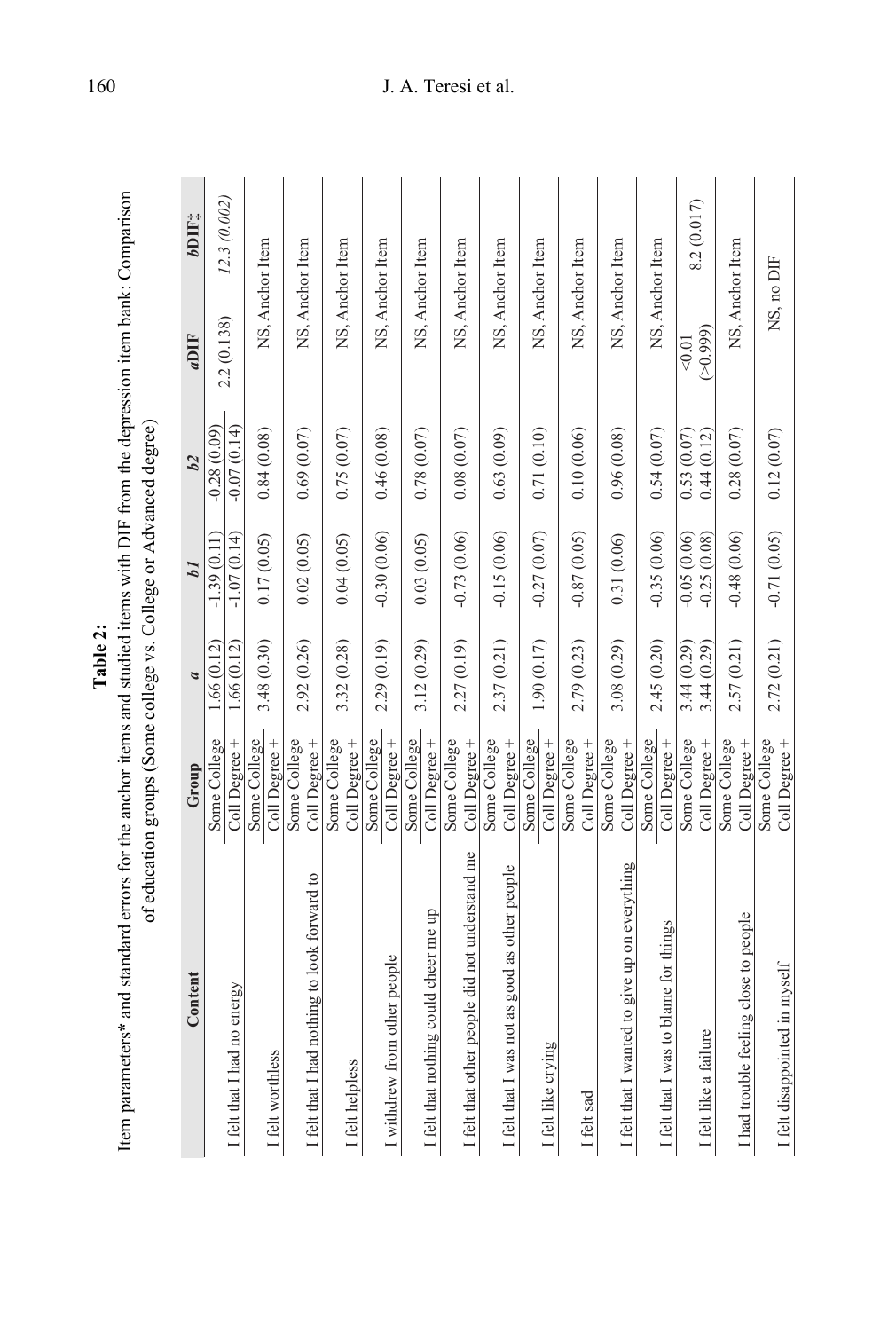| I felt that I was not needed                          | Some College<br>Coll Degree + | 2.62 (0.22)                | $-0.09(0.06)$                  | 0.68(0.08)               | NS, Anchor Item           |
|-------------------------------------------------------|-------------------------------|----------------------------|--------------------------------|--------------------------|---------------------------|
| I felt lonely                                         | Some College<br>Coll Degree + | 2.33 (0.19)                | $-0.44(0.06)$                  | 0.33(0.07)               | NS, Anchor Item           |
| I felt depressed                                      | Some College<br>Coll Degree + | 3.37 (0.28)                | $-0.47(0.05)$                  | 0.35(0.06)               | NS, Anchor Item           |
| I had trouble making decisions                        | Coll Degree +<br>Some College | 2.16 (0.18)                | $-0.50(0.07)$                  | 0.56(0.08)               | NS, Anchor Item           |
| I felt discouraged about the future                   | Some College<br>Coll Degree+  | 2.48 (0.20)                | $-0.61(0.06)$                  | 0.10(0.07)               | NS, Anchor Item           |
| I found that things in my life were<br>overwhelming   | Some College<br>Coll Degree + | 2.61 (0.20)                | $-0.44(0.06)$                  | 0.37(0.07)               | NS, Anchor Item           |
| I felt unhappy                                        | Some College<br>Coll Degree + | 3.55 (0.30)                | $-0.77(0.05)$                  | 0.12(0.05)               | NS, Anchor Item           |
| I felt I had no reason for living                     | Some College<br>Coll Degree + | 2.47 (0.28)                | 0.79(0.08)                     | 1.47(0.12)               | NS, Anchor Item           |
| I felt hopeless                                       | Some College<br>Coll Degree + | 4.85 (1.02)<br>3.68 (0.42) | $-0.04(0.08)$<br>0.14(0.06)    | 0.71(0.10)<br>0.86(0.08) | 6.3(0.043)<br>4.4 (0.036) |
| I felt ignored by people                              | Some College<br>Coll Degree + | 2.21 (0.19)                | $-0.40(0.06)$                  | 0.50(0.08)               | NS, Anchor Item           |
| I felt upset for no reason                            | Some College<br>Coll Degree + | 2.35 (0.21)                | $-0.06(0.06)$                  | 0.77(0.08)               | NS, Anchor Item           |
| I felt that nothing was interesting                   | Some College<br>Coll Degree + | 2.32 (0.19)                | $-0.28(0.06)$                  | 0.71(0.09)               | NS, Anchor Item           |
| I felt pessimistic                                    | Some College<br>Coll Degree + | 3.15(0.47)<br>2.18 (0.21)  | $-0.64(0.08)$<br>$-0.70(0.08)$ | 0.16(0.11)<br>0.20(0.08) | 0.4(0.819)<br>9.7(0.002)  |
| I felt that my life was empty                         | Some College<br>Coll Degree + | 2.84 (0.25)                | $-0.01(0.06)$                  | 0.52(0.07)               | NS, Anchor Item           |
| I felt guilty                                         | Some College<br>Coll Degree + | 2.11 (0.18)                | $-0.25(0.06)$                  | 0.66(0.09)               | NS, Anchor Item           |
| I felt emotionally exhausted                          | Some College<br>Coll Degree + | 2.73 (0.22)                | $-0.56(0.05)$                  | 0.23(0.06)               | NS, Anchor Item           |
| I had trouble enjoying things that I used to<br>enjoy | Some College<br>Coll Degree + | 2.32 (0.20)                | $-0.42(0.06)$                  | 0.40(0.07)               | NS, no DIF                |
| くく ロー・コード こうこう                                        |                               |                            |                                |                          |                           |

Patient Reported Outcome Measurement Information System (PROMIS) 161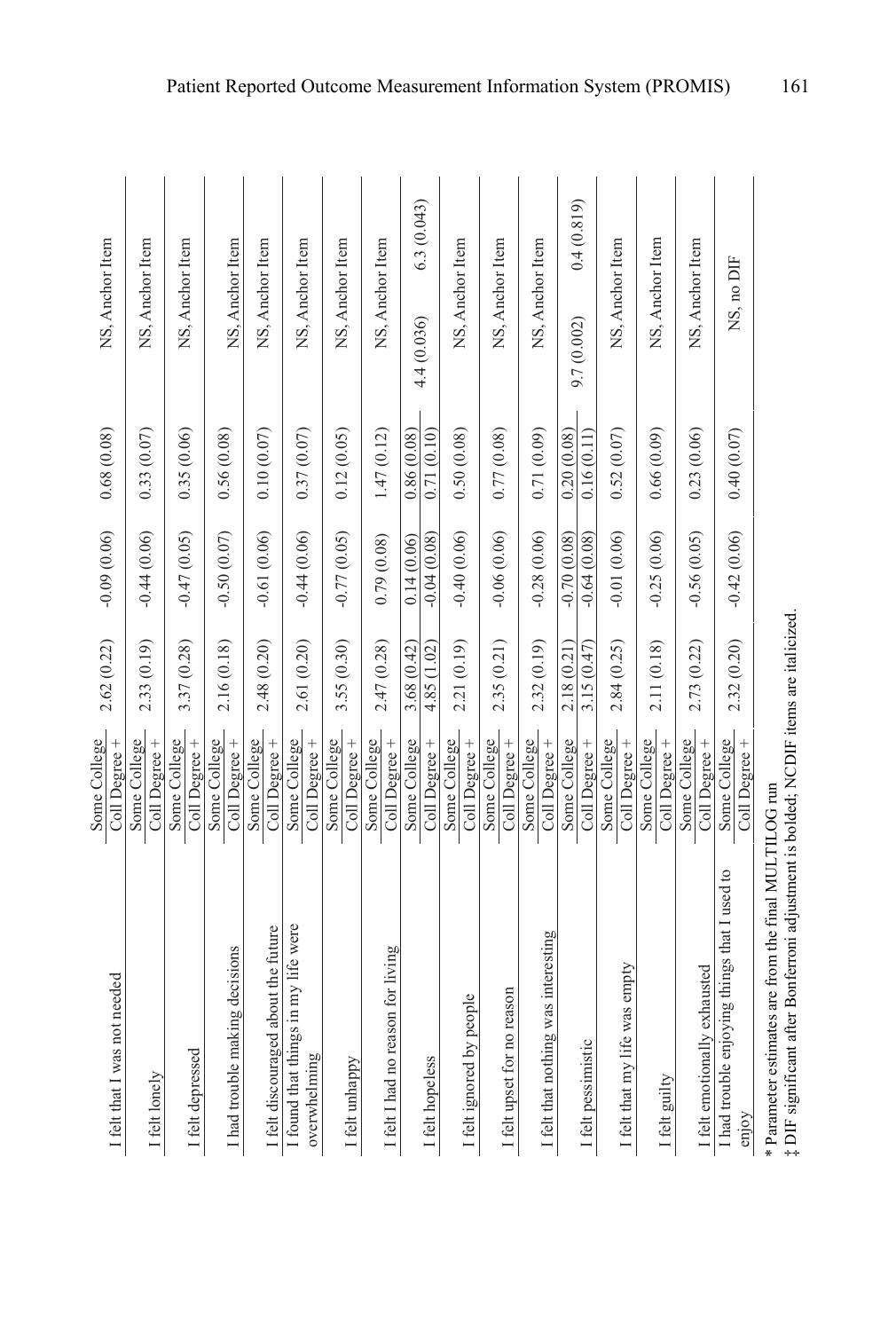| Φ       |
|---------|
| J.<br>٣ |
| ź       |
| L       |

| Item parameters* and standard errors for the anchor items and studied items with DIF from the depression item bank: Comparison of |                    |                |                                                   |               |                 |                    |
|-----------------------------------------------------------------------------------------------------------------------------------|--------------------|----------------|---------------------------------------------------|---------------|-----------------|--------------------|
|                                                                                                                                   |                    |                | age groups (age 65 and over vs. age 64 and under) |               |                 |                    |
| Content                                                                                                                           | Group              | $\overline{a}$ | bI                                                | b2            | aDIF            | bDIF <sub>1</sub>  |
|                                                                                                                                   | $65+$              | 1.64(0.12)     | $-1.55(0.15)$                                     | $-0.20(0.15)$ | (660.11)        | 8.2 (0.017)        |
| I felt that I had no energy                                                                                                       | $\leq 64$          | 1.64(0.12)     | $-1.14(0.10)$                                     | $-0.12(0.09)$ |                 |                    |
|                                                                                                                                   | $65+$              | 3.48 (0.28)    | 0.00(0.10)                                        | 0.77(0.16)    |                 | 8.9 (0.012)        |
| I felt worthless                                                                                                                  | $\leq 64$          | 3.48 (0.28)    | 0.27(0.06)                                        | 0.93(0.07)    | 0.2(0.655)      |                    |
|                                                                                                                                   | $65+$              | 3.03(0.25)     | $-0.23(0.10)$                                     | 0.46(0.12)    | 3.6 (0.058)     |                    |
| I felt that I had nothing to look forward to                                                                                      | $\leq 64$          | 3.03 (0.25)    | 0.15(0.06)                                        | 0.80(0.07)    |                 | $17.4 \; (<0.001)$ |
|                                                                                                                                   | 65+                | 4.59 (0.89)    | $-0.02(0.09)$                                     | 0.61(0.13)    | 5.9(0.015)      | 0.7(0.705)         |
| I felt helpless                                                                                                                   | $\leq 64$          | 3.02 (0.29)    | 0.10(0.06)                                        | 0.85(0.08)    |                 |                    |
|                                                                                                                                   | $-54$              | 2.22(0.18)     | $-0.27(0.06)$                                     | 0.51(0.07)    | NS, Anchor Item |                    |
| I withdrew from other people                                                                                                      | $\leq 64$          |                |                                                   |               |                 |                    |
|                                                                                                                                   | 65+                | 3.14(0.27)     | $-0.10(0.11)$                                     | 0.91(0.16)    | (6.01(0.999))   | 7.6 (0.022)        |
| I felt that nothing could cheer me up                                                                                             | $\leq 64$          | 3.14(0.27)     | 0.13(0.06)                                        | 0.82(0.07)    |                 |                    |
| I felt that other people did not understand me                                                                                    | 564<br>$65+$       | 2.21 (0.19)    | $-0.72(0.06)$                                     | 0.12(0.07)    | NS, Anchor Item |                    |
|                                                                                                                                   | $65+$              | 2.32 (0.21)    | $-0.12(0.06)$                                     | 0.69(0.08)    | NS, Anchor Item |                    |
| I felt that I was not as good as other people                                                                                     | $\leq 64$          |                |                                                   |               |                 |                    |
|                                                                                                                                   | $65+$              | 1.80(0.14)     | $-0.08(0.14)$                                     | 1.20(0.23)    | 1.6 (0.206)     | 8.6 (0.014)        |
| I felt like crying                                                                                                                | $\leq 64$          | 1.80(0.14)     | $-0.29(0.08)$                                     | 0.70(0.09)    |                 |                    |
|                                                                                                                                   | $65+$              |                |                                                   |               |                 |                    |
| I felt sad                                                                                                                        | $\leq 64$          | 2.68 (0.22)    | $-0.86(0.05)$                                     | 0.14(0.07)    | NS, no DIF      |                    |
|                                                                                                                                   | $65+$              | 3.10 (0.26)    | 0.10(0.12)                                        | 0.88(0.18)    | 2.0 (0.157)     | 9.5(0.009)         |
| I felt that I wanted to give up on everything                                                                                     | $\leq 64$          | 3.10 (0.26)    | 0.42(0.06)                                        | 1.04(0.08)    |                 |                    |
| I felt that I was to blame for things                                                                                             | $\leq 64$<br>$65+$ | 2.34 (0.20)    | $-0.32(0.06)$                                     | 0.60(0.07)    | NS, no DIF      |                    |
| I felt like a failure                                                                                                             | $65+$<br>564       | 3.26 (0.29)    | $-0.08(0.05)$                                     | 0.56 (0.06)   | NS, Anchor Item |                    |
|                                                                                                                                   | $65+$              | 2.54 (0.19)    | $-0.58(0.11)$                                     | 0.12(0.13)    |                 |                    |
| I had trouble feeling close to people                                                                                             | $\leq 64$          | 2.54 (0.19)    | $-0.41(0.07)$                                     | 0.38(0.06)    | (666.0110.09)   | 7.1 (0.029)        |
| I felt disappointed in myself                                                                                                     | $-54$<br>$\leq 64$ | 2.64(0.21)     | $-0.69(0.05)$                                     | 0.16(0.07)    | NS, Anchor Item |                    |
|                                                                                                                                   |                    |                |                                                   |               |                 |                    |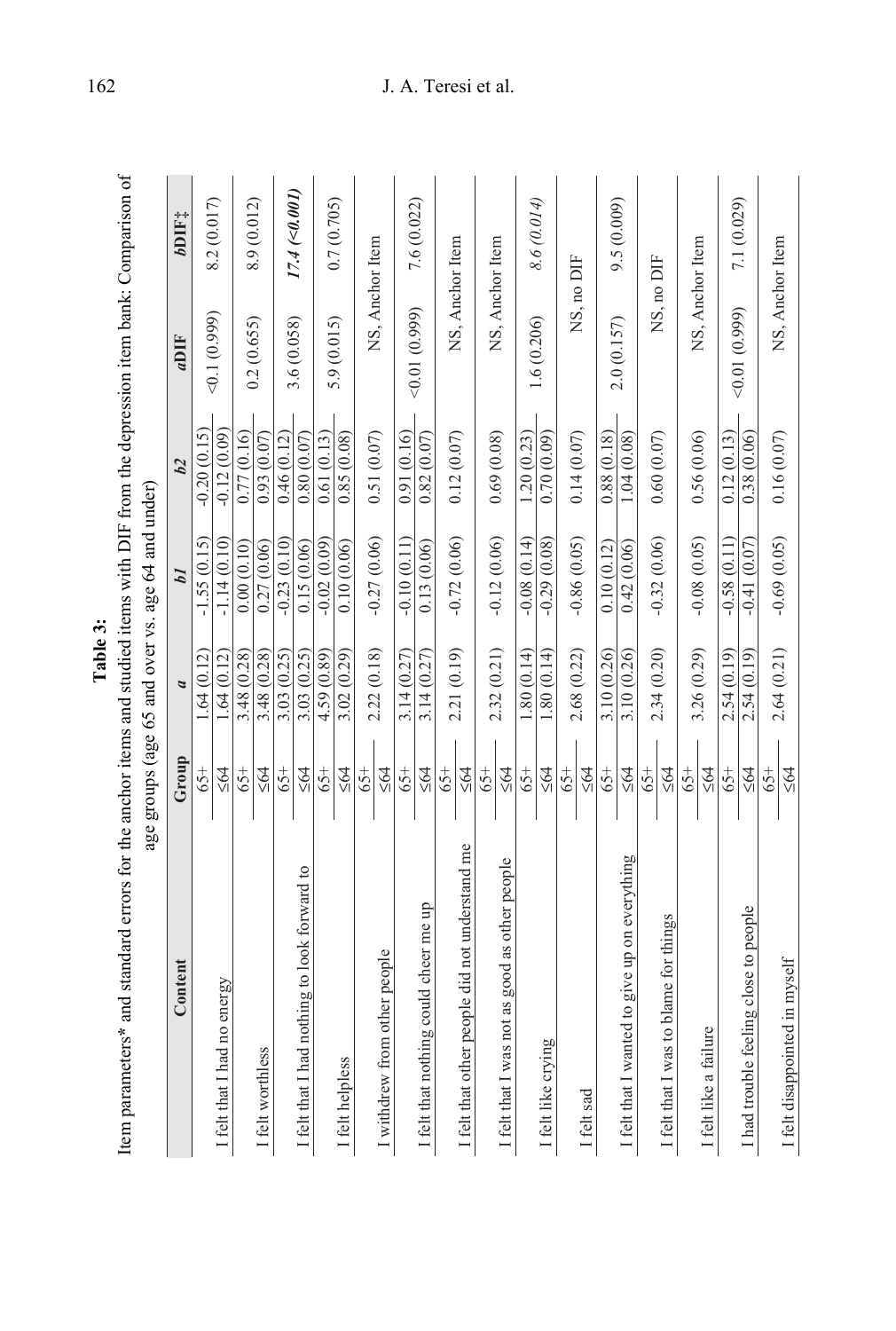| I felt that I was not needed                          | $65+$<br>$\leq 64$     | 2.66 (0.20)<br>2.66 (0.20) | $-0.28(0.11)$<br>0.01(0.06)    | 0.54(0.16)<br>0.77(0.08)       | 8.7 (0.013)<br>1.0(0.317)          |
|-------------------------------------------------------|------------------------|----------------------------|--------------------------------|--------------------------------|------------------------------------|
| I felt lonely                                         | $65+$<br>$\leq 64$     | 2.26 (0.18)                | $-0.42(0.06)$                  | 0.38(0.07)                     | NS, Anchor Item                    |
| I felt depressed                                      | $65+$<br>$\leq 64$     | 3.25 (0.27)                | $-0.44(0.05)$                  | 0.40(0.06)                     | NS, Anchor Item                    |
| I had trouble making decisions                        | $65+$<br>$\leq 64$     | 2.09 (0.18)                | $-0.48(0.07)$                  | 0.61(0.08)                     | NS, no DIF                         |
| I felt discouraged about the future                   | 65+                    | 2.47 (0.18)<br>2.47 (0.18) | $-0.62(0.10)$<br>$-0.59(0.07)$ | $-0.20(0.07)$<br>$-0.11(0.11)$ | 9.6(0.008)<br>2.3 (0.129)          |
| I found that things in my life were                   | $\leq 64$<br>$65+$     | 2.50 (0.18)                | $-0.35(0.13)$                  | 0.70(0.15)                     |                                    |
| overwhelming                                          | $\leq 64$              | 2.50 (0.18)                | $-0.44(0.07)$                  | 0.35(0.07)                     | 7.9 (0.019)<br>2.3 (0.129)         |
| I felt unhappy                                        | $65+$<br>$\leq 64$     | 3.45 (0.29)                | $-0.76(0.05)$                  | 0.17(0.05)                     | NS, Anchor Item                    |
| I felt I had no reason for living                     | $65+$<br>$\leq 64$     | 2.44 (0.27)                | 0.85(0.08)                     | 1.55(0.12)                     | NS, Anchor Item                    |
| I felt hopeless                                       | $65+$<br>$\leq 64$     | 3.82 (0.38)                | 0.13(0.05)                     | 0.88(0.06)                     | NS, Anchor Item                    |
| I felt ignored by people                              | $65+$<br>$\leq 64$     | 2.12(0.18)                 | $-0.38(0.06)$                  | 0.56(0.08)                     | NS, no DIF                         |
| I felt upset for no reason                            | $65+$<br>$\leq 64$     | 2.30 (0.20)                | $-0.02(0.06)$                  | 0.83(0.08)                     | NS, Anchor Item                    |
| I felt that nothing was interesting                   | $\leq 64$<br>$65+$     | 2.26 (0.18)                | $-0.25(0.06)$                  | 0.76 (0.08)                    | NS, Anchor Item                    |
| I felt pessimistic                                    | $\leq 64$<br>$-54$     | 2.33 (0.18)                | $-0.66(0.06)$                  | 0.24(0.07)                     | NS, Anchor Item                    |
| I felt that my life was empty                         | $65+$<br>$\leq 64$     | 2.85 (0.22)<br>2.85 (0.22) | $-0.13(0.11)$<br>0.07(0.06)    | 0.56(0.07)<br>0.61(0.16)       | 6.4(0.041)<br>0.3(0.584)           |
| I felt guilty                                         | 65+<br>$\leq 64$       | 2.04 (0.17)                | $-0.22(0.07)$                  | 0.72(0.08)                     | NS, Anchor Item                    |
| I felt emotionally exhausted                          | $65+$<br>$\leq 64$     | 2.64 (0.21)                | $-0.55(0.05)$                  | 0.27(0.07)                     | NS, Anchor Item                    |
| I had trouble enjoying things that I used to<br>enjoy | $\mathcal{L}$<br>$65+$ | 2.48 (0.18)<br>2.48 (0.18) | $-0.80(0.10)$<br>$-0.24(0.07)$ | 0.53(0.07)<br>0.06(0.12)       | $36.3$ (< $0.001$ )<br>2.7 (0.100) |
| $\Lambda$<br>.<br>د م                                 |                        |                            |                                |                                |                                    |

 $*$  Parameter estimates are from the final MULTILOG run<br> $\ddagger$  DIF significant after Bonferroni adjustment is bolded; NCDIF items are italicized. \* Parameter estimates are from the final MULTILOG run ‡ DIF significant after Bonferroni adjustment is bolded; NCDIF items are italicized.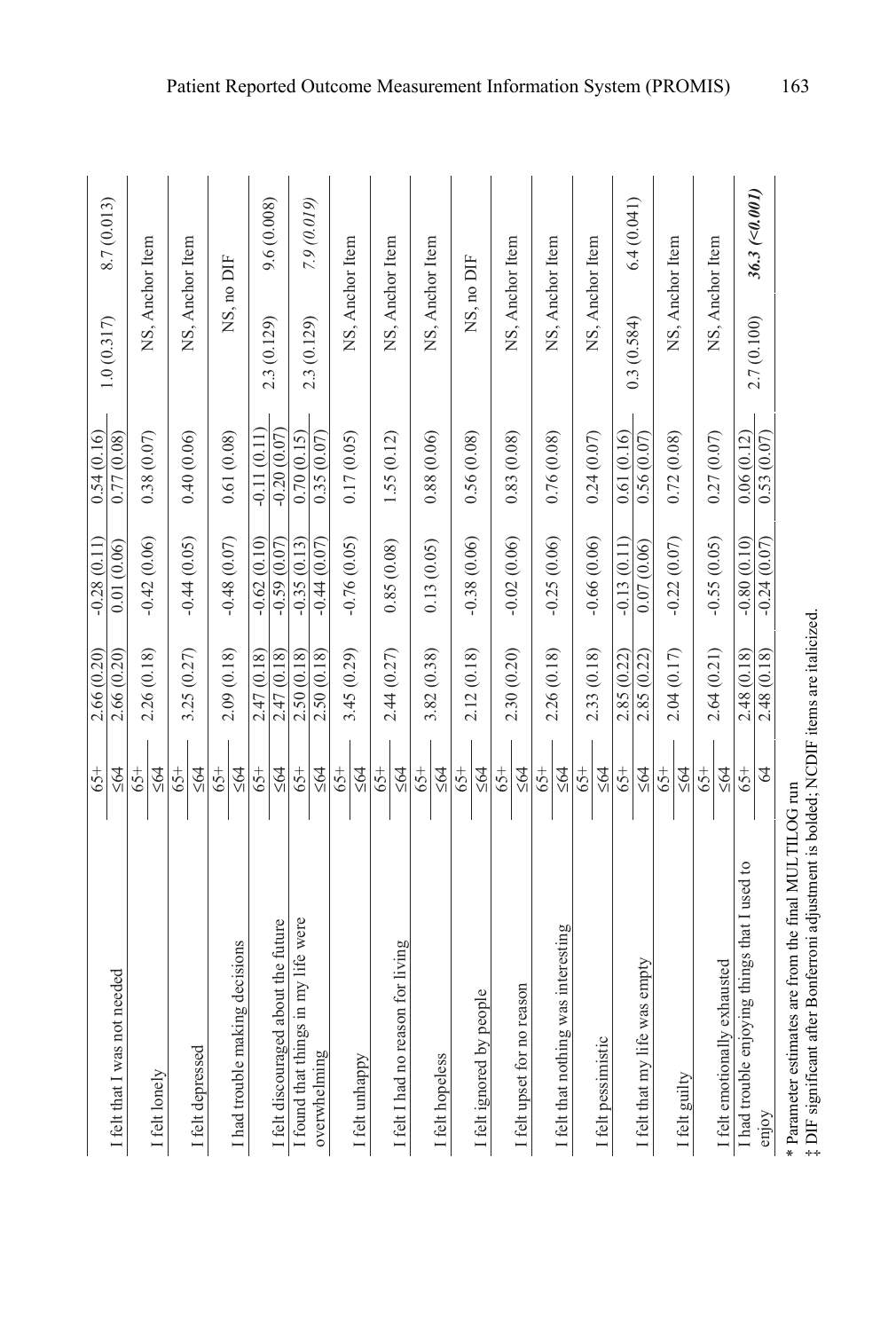|  | mon oender and age orning<br>きょう えじう ぼうきり<br>the depresence them bench Haincat<br>ĺ<br>٦<br><b>DIE</b> analysses of<br>$\frac{1}{2}$ |
|--|--------------------------------------------------------------------------------------------------------------------------------------|
|--|--------------------------------------------------------------------------------------------------------------------------------------|

|                                                            | Age          |                             |                           | 0.031                                        |                 |                              |                                       |                                                |                                               | 0.065              |                 |                                               |                                       |                       |                                       |                               |                              |               |                  |                                |                                     | 0.026                                                      |                         |                                   |                 |                                    |                                     |                                               |                              |                                        |                        |                                       | 0.080                                                      |
|------------------------------------------------------------|--------------|-----------------------------|---------------------------|----------------------------------------------|-----------------|------------------------------|---------------------------------------|------------------------------------------------|-----------------------------------------------|--------------------|-----------------|-----------------------------------------------|---------------------------------------|-----------------------|---------------------------------------|-------------------------------|------------------------------|---------------|------------------|--------------------------------|-------------------------------------|------------------------------------------------------------|-------------------------|-----------------------------------|-----------------|------------------------------------|-------------------------------------|-----------------------------------------------|------------------------------|----------------------------------------|------------------------|---------------------------------------|------------------------------------------------------------|
| (Expected Item Score<br>Magnitude<br>Difference:<br>NCDIF) | Educ         | 0.039                       |                           |                                              |                 |                              |                                       |                                                |                                               |                    |                 |                                               |                                       |                       |                                       |                               |                              |               |                  |                                |                                     |                                                            |                         |                                   |                 |                                    |                                     |                                               |                              |                                        |                        |                                       |                                                            |
|                                                            | Sex          |                             |                           |                                              |                 |                              |                                       |                                                |                                               | 0.074              |                 |                                               |                                       |                       |                                       |                               |                              |               |                  |                                |                                     |                                                            |                         |                                   |                 |                                    |                                     |                                               |                              |                                        |                        |                                       |                                                            |
|                                                            | Age          |                             |                           | D                                            |                 |                              |                                       |                                                |                                               |                    |                 |                                               |                                       |                       |                                       |                               |                              |               |                  |                                |                                     |                                                            |                         |                                   |                 |                                    |                                     |                                               |                              |                                        |                        |                                       | J                                                          |
| Bonferroni/B-H<br>Adjustment*<br>DIF After                 | Educ         |                             |                           |                                              |                 |                              |                                       |                                                |                                               |                    |                 |                                               |                                       |                       |                                       |                               |                              |               |                  |                                |                                     |                                                            |                         |                                   |                 |                                    |                                     |                                               |                              |                                        |                        |                                       |                                                            |
|                                                            | Sex          |                             |                           |                                              |                 |                              |                                       |                                                |                                               | $\cup$             |                 |                                               |                                       |                       |                                       |                               |                              |               |                  |                                |                                     |                                                            |                         |                                   |                 |                                    |                                     |                                               |                              |                                        |                        |                                       |                                                            |
|                                                            | Age          | $\cup$                      | U                         | $\Box$                                       | $\overline{z}$  |                              | D                                     |                                                |                                               | D                  |                 | Þ                                             |                                       |                       | $\Box$                                |                               | J                            |               |                  |                                | U                                   | U                                                          |                         |                                   |                 |                                    |                                     |                                               |                              | J                                      |                        |                                       | Ρ                                                          |
| Type of DIF,<br>if Present                                 | Educ         | Ρ                           |                           |                                              |                 |                              |                                       |                                                |                                               |                    |                 |                                               |                                       | J                     |                                       |                               |                              |               |                  |                                |                                     |                                                            |                         |                                   | $\overline{z}$  |                                    |                                     |                                               | $\overline{z}$               |                                        |                        |                                       |                                                            |
|                                                            | Sex          |                             |                           |                                              | $\overline{z}$  |                              | D                                     | ⊃                                              |                                               | Þ                  | $\overline{z}$  |                                               |                                       |                       | ⊐                                     |                               |                              |               | コ                |                                |                                     |                                                            | コ                       |                                   |                 |                                    |                                     | ⊃                                             |                              | Ξ                                      |                        |                                       | ⊃                                                          |
|                                                            | $_{\rm Age}$ |                             |                           |                                              |                 | ↘                            |                                       | ↘                                              | ↘                                             |                    |                 |                                               |                                       | ↘                     |                                       | ↘                             |                              | ↘             | ↘                |                                |                                     |                                                            | ↘                       | ↘                                 | ↘               |                                    | ↘                                   | ↘                                             | ↘                            |                                        | ↘                      | ↘                                     |                                                            |
| Anchor Item                                                | Educ         |                             | ↘                         | ↘                                            | ゝ               | ↘                            |                                       |                                                | ↘                                             | ↘                  | ↘               | ↘                                             | ↘                                     |                       | ↘                                     |                               | ↘                            | ↘             | ↘                | ゝ                              | ↘                                   | ↘                                                          | ↘                       | ↘                                 |                 | ↘                                  | ↘                                   | ↘                                             |                              | ↘                                      | ↘                      | ↘                                     |                                                            |
|                                                            | Sex          |                             | ↘                         | ↘                                            |                 |                              |                                       |                                                | ↘                                             |                    |                 | ↘                                             | ↘                                     |                       |                                       | ↘                             | ↘                            | ↘             |                  | ↘                              | ↘                                   | ↘                                                          |                         | ↘                                 | ↘               | ↘                                  | ↘                                   |                                               | ↘                            |                                        | ↘                      | ↘                                     |                                                            |
| Item Wording                                               |              | I felt that I had no energy | EDDEP04  I felt worthless | I felt that I had nothing to look forward to | I felt helpless | I withdrew from other people | I felt that nothing could cheer me up | I felt that other people did not understand me | I felt that I was not as good as other people | I felt like crying | I felt sad      | I felt that I wanted to give up on everything | I felt that I was to blame for things | I felt like a failure | I had trouble feeling close to people | I felt disappointed in myself | I felt that I was not needed | I felt lonely | I felt depressed | I had trouble making decisions | I felt discouraged about the future | EDDEP35   I found that things in my life were overwhelming | EDDEP36  I felt unhappy | I felt I had no reason for living | I felt hopeless | EDDEP42   I felt ignored by people | EDDEP44  I felt upset for no reason | EDDEP45   I felt that nothing was interesting | EDDEP46   I felt pessimistic | EDDEP48  I felt that my life was empty | EDDEP50  I felt guilty | EDDEP54  I felt emotionally exhausted | EDDEP56 1 had trouble enjoying things that I used to enjoy |
| Name<br>Item                                               |              | EDDEP03                     |                           | EDDEP05                                      | EDDEP06         | EDDEP07                      | EDDEP09                               | EDDEP13                                        | EDDEP14                                       | EDDEP16            | EDDEP17         | EDDEP19                                       | EDDEP21                               | EDDEP22               | EDDEP23                               | EDDEP26                       | EDDEP27                      | EDDEP28       | EDDEP29          | EDDEP30                        | EDDEP31                             |                                                            |                         | EDDEP39                           | EDDEP41         |                                    |                                     |                                               |                              |                                        |                        |                                       |                                                            |
| Item                                                       |              | $\epsilon$                  | 4                         | $\sqrt{2}$                                   | 6               | $\overline{ }$               | $\circ$                               | $\overline{13}$                                | $\overline{4}$                                | $\frac{16}{1}$     | $\overline{17}$ | $\overline{a}$                                | $\overline{c}$                        | 22                    | 23                                    | 26                            | $\mathbb{Z}7$                | $28\,$        | 29               | $30\,$                         | $\overline{31}$                     | 35                                                         | 36                      | 39                                | $\frac{1}{4}$   | $\overline{42}$                    | $\frac{4}{3}$                       | 45                                            | $\frac{46}{5}$               | 48                                     | $50\,$                 | 54                                    | 56                                                         |

\* DIF was significant after Bonferroni/Benjamini-Hochberg adjustments. Both adjustments resulted in the same selection of items. \* DIF was significant after Bonferroni/Benjamini-Hochberg adjustments. Both adjustments resulted in the same selection of items.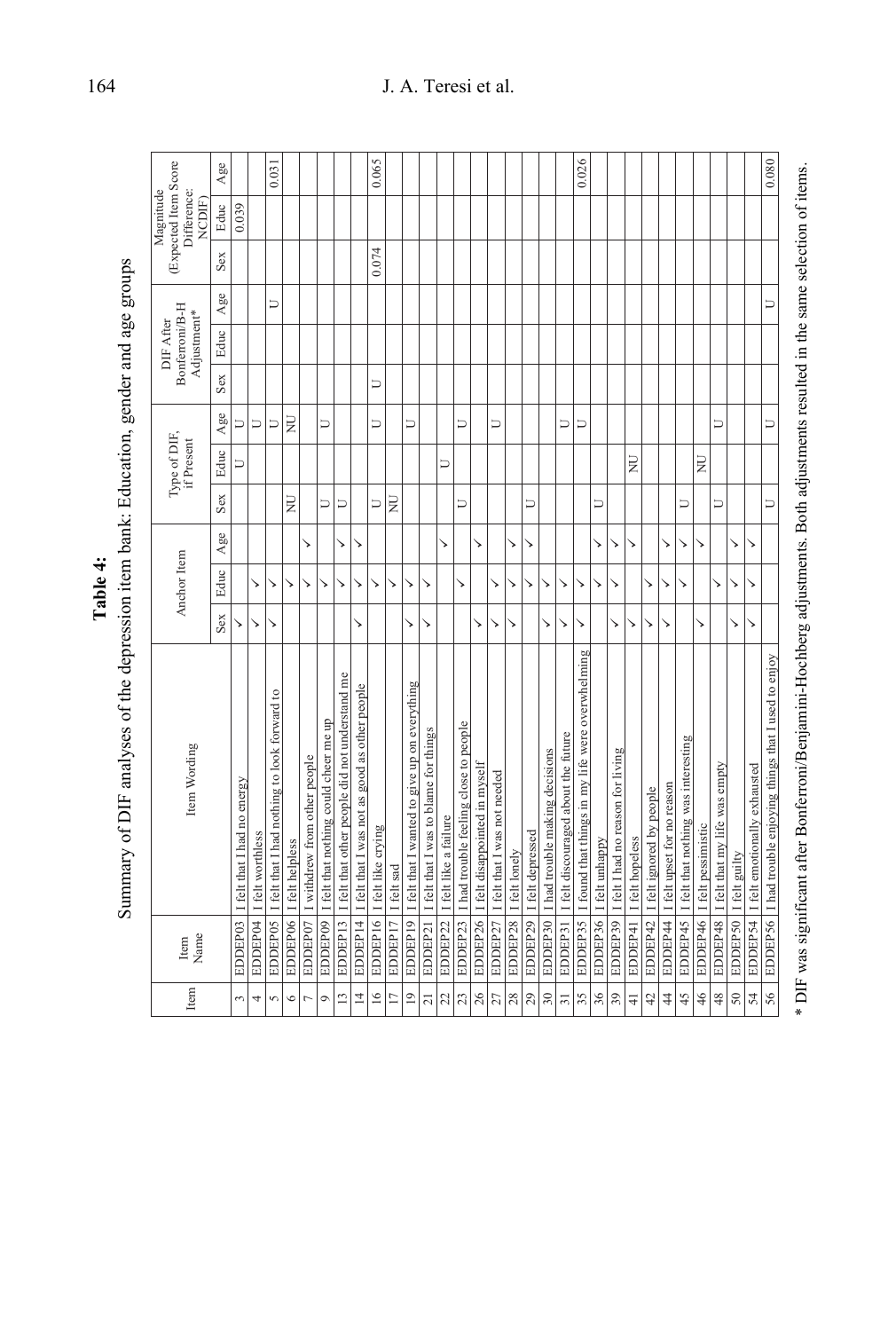**Age:** Shown in Table 3 are the analyses of age. The original analyses of age with four response categories produced sparse data and very high *a* parameter estimates, resulting in false non-uniform DIF detection, and the identification of only three anchor items. In order to reduce sparse data, the top three categories were collapsed, yielding three response categories. The most severe indicator was "no reason for living"; among the least severe was "no energy". Comparison of the distributions indicated less depression for the older than for the younger cohort (estimated  $\mu = -0.84$  for older respondents vs.  $-0.23$  for the younger group). The results of these analyses produced 15 anchor items. Before adjustment for multiple comparisons, 13 items showed DIF, one with non-uniform DIF; after Bonferroni/B-H correction, two items showed uniform DIF: "I felt I had nothing to look forward to" (NCDIF=0.031), and "I had trouble enjoying the things I used to enjoy" (NCDIF=0.080). Both of these items were more severe indicators for the younger cohort. Two other items had NCDIF values above the cutoff: "I felt like crying" (NCDIF=0.065) and the item, "I found that things in my life were overwhelming" (NCDIF=0.026). Both items evidenced uniform DIF prior to adjustment for multiple comparisons, and were more severe indicators for the older cohort.

## *Sensitivity analyses*

*Comparisons using different categorizations:* It is possible that lack of model fit and sparse data may have resulted in false DIF detection in the earlier analyses with four response categories; thus as stated above, the primary analyses were performed using three response categories. Additionally, because some depression scales use binary versions of many of the items examined, and in order to obtain more robust results, IRTLR analysis was also performed using a binary version of the items: not present vs. symptomatic (combining the categories above none and rarely into the value, 1). This reduced the number of parameters estimated, and also reduced the sparse data.

Consistent with the primary analyses, only one item showed significant gender DIF in the sensitivity analyses, the crying item. The NCDIF index for the crying item ranged across sensitivity analyses from 0.043 to 0.091. This represents a relatively small effect size or absolute difference ranging from 0.21 to 0.30 on a two to four point scale, depending on the analyses.

For education, after adjustment for multiple comparisons, no items evidenced DIF; this is the same result found in the primary analyses. The NCDIF index was low for all items, consistently showing low magnitude of DIF. However, in the primary analyses with three categories, one item, "I felt that I had no energy", although not significant after adjustment for multiple comparisons, did evidence NCDIF over the threshold for education comparisons.

For age, the results for the analysis examining the focal group, aged 60 years and over instead of 65 and over showed that the item, "nothing to look forward to" showed uniform DIF, and the item, "trouble enjoying things I used to" showed non-uniform DIF after Bonferroni/B-H correction. The latter finding was consistent with the findings for the polytomous version, in which the item was found to show uniform DIF of relatively high magnitude. The NCDIF ranged from 0.046 to 0.089 across sensitivity analyses for this item.

The various analyses of age produced similar parameter estimates. The item, "I had trouble enjoying the things I used to do" evidenced uniform DIF; across most of the range of the depression scores, the probability of endorsement was higher for the older than the younger cohort. Regardless of analyses, this item showed significant, relatively higher magnitude DIF.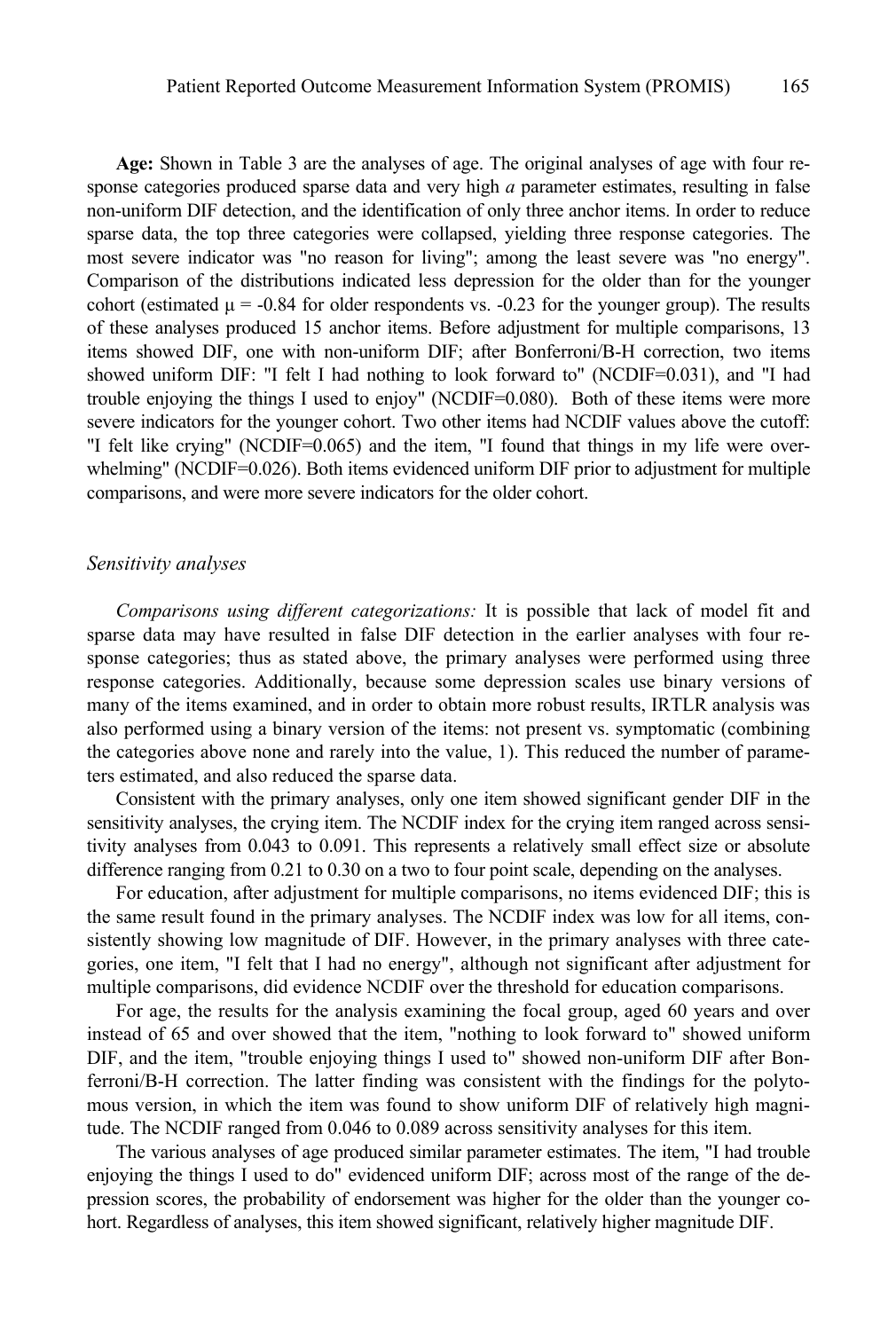#### 166 J. A. Teresi et al.

A concern is that sparse data may have produced spurious (large and inconsistent) *a* parameters. The correlations among *a* parameters estimates for the final models, and those used in the sensitivity analyses ranged from 0.905 to 0.998 for age, from 0.895 to 0.995 for education, and from 0.934 to 0.992 for gender, providing some evidence for the consistency of estimates for the final models.

*Comparison with other methods:* The consistent finding across all methods is that there is gender DIF associated with the item, "I felt like crying". Higher conditional endorsement was observed for women; the item was a more severe indicator of depression for men than for women. This finding was both hypothesized by PROMIS content experts, and found in the literature on DIF in depression measures.

The item, "I had trouble enjoying the things I used to enjoy" was hypothesized to have higher conditional endorsement in men. This was not observed to be significant with IRTLR after adjustment, but the hypothesis was confirmed by two analyses (IRTOLR and DFIT). This item was found by all methods to have DIF, either for gender, age and/or education.

Another item hypothesized by content experts to possibly show gender and age DIF that was confirmed by three methods (IRTOLR, Poly-SIBTEST and DFIT) to show age, gender or education DIF was the item, "I felt that I had no energy". Conditional on depression, those 65 and over were less likely to report no energy (IRTORL, IRTLR before Bonferroni adjustment); and those with lower education were more likely to endorse the item (POLYSIB); the βuni from the SIBTEST analyses was -0.26. This result was consistent with the primary analyses where the NCDIF index was above the threshold (0.039). No confirmatory literature was available.

*Impact of DIF:* Figure 2, showing the test response functions, is a summary of the findings across the methods regarding the impact of DIF associated with the PROMIS depression items. Impact, examined at the aggregate level, was found to be minimal in the IRTOLR and



**Figure 2:** Test response functions for gender (top), education and age (right)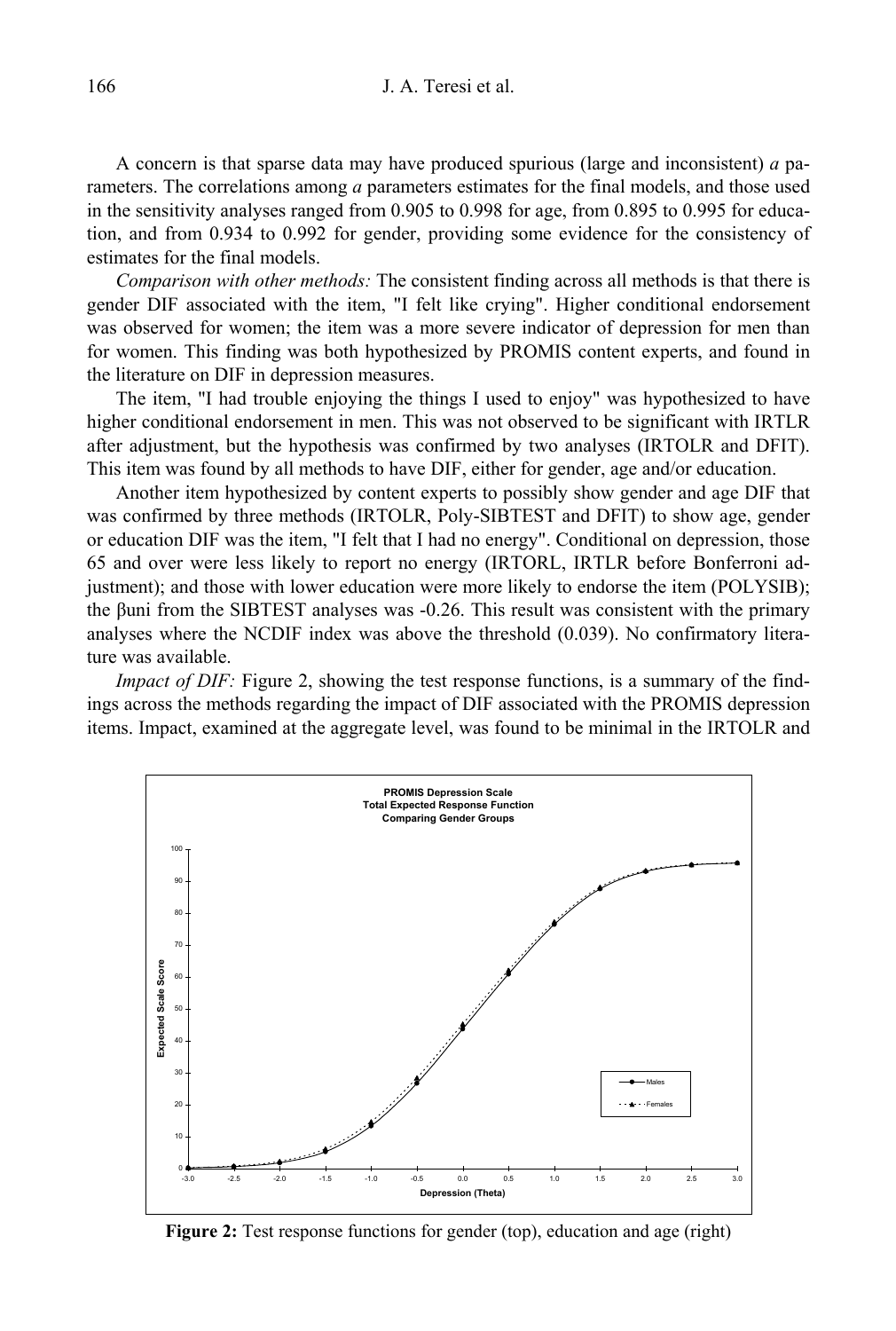MIMIC analyses when mean scale or latent state scores were examined with and without adjustment for DIF. As shown in Figure 2, this result is confirmed using the expected scale scores that are based on the IRTLR/MULTILOG result. The Differential Test Function (DTF) (Raju et al. 1995) values (a density-weighted summary of differences between groups in test response functions) were small, and not significant: 0.071 for gender, 0.047 for education and 0.129 for age.

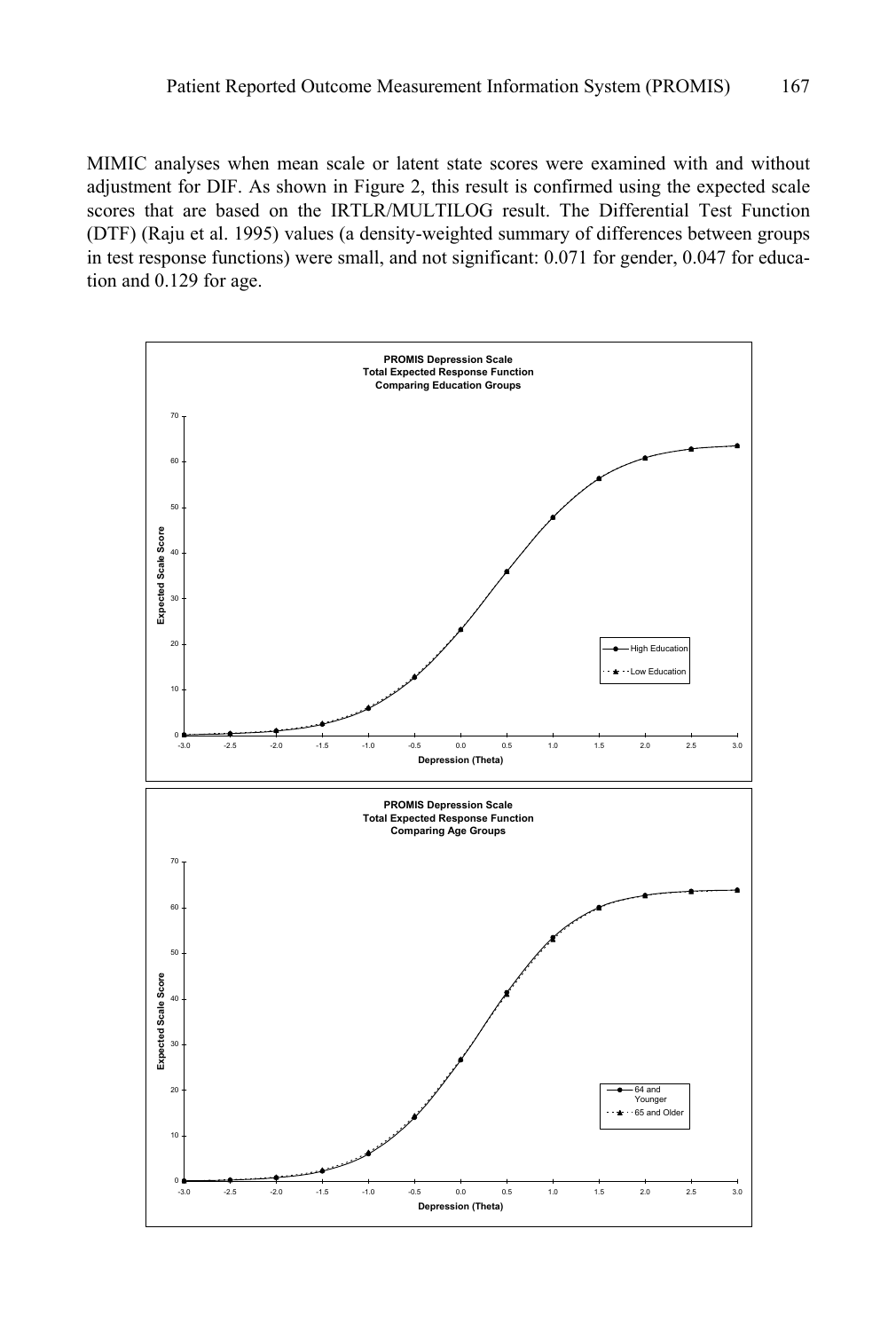Analyses at the individual level using IRTOLR showed DIF impact for some people; this result was confirmed using IRTLR. An examination of the differences in thetas with and without adjustment for DIF showed that 22.4% of subjects changed by at least 0.5 theta (about one half standard deviation), of which 5.8% changed by the equivalent of one standard deviation in the analyses of gender; for education the figures are 53.5% and 25.1%, and for age 3.8% changed by at least 0.5 standard deviations. The impact is in the direction of false positives for depression. For example, using a cutoff of theta  $\geq 1$ , comparable to about a standard deviation above the mean, 9.5% would be classified as depressed prior to DIF adjustment, but not after adjustment in the analyses of gender; the comparable figures for education and age are 13.6% and 3.4%, respectively. Thus, the impact at the individual level was large for at least 100 people. Examination of the characteristics of those with very large changes in theta ( $\geq 1.25$ ) shows that for the gender analyses all were females with lower education (86.1%); in the analyses of education, all except two were of lower education. Thus a common component across the analyses is lower education. The discrepancy between the aggregated and the individual impact result is in part because the expected scale scores reflect DIF cancellation, in that items with DIF in one direction may cancel items with DIF in another direction, producing low overall impact. However, specific individuals may still be affected.

*Summary:* Despite caveats discussed below, based on review of (a) hypotheses (b) findings from the literature (c) the collective results from the various analyses, the items that were recommended for exclusion from calibration or treatment using some other technique that accounts for DIF include the following two items, "I felt like crying" and "I had trouble enjoying things that I used to enjoy". The item, "I felt I had no energy" was also flagged as an item that showed DIF across several methods and comparisons, and was recommended for further review.

#### **Discussion**

The findings were of relatively few items with significant or salient DIF in the depression item bank. Only two items were recommended for exclusion from calibrations, and one was recommended for further review. These items were hypothesized to show DIF and found in the literature to evidence DIF. Variants of the crying item have been identified in most studies as evidencing DIF (Cole et al. 2000; Gelin & Zumbo, 2003; Grayson et al. 2000; Pickard et al. 2006; Reeve, 2000; Teresi & Golden, 1994; Yang & Jones, 2007). Steinberg and Thissen (2006) in discussing DIF in the context of personality inventories and other depression surveys showed that uniform gender DIF of relatively large effect size has been observed for the crying item. While it is possible to use other methods, such as separate group calibrations for items with DIF, expert review of content area is necessary to determine whether an item is sufficiently clinically salient to remain in the item pool or bank. Procedures for accounting for DIF in the context of CAT require further development.

*Limitations:* Limitations of the study include the inability (due to small sample sizes) to examine DIF by ethnicity or language. Smaller sample sizes may also have affected the power to detect DIF for the analyses of education and age. However, sensitivity analyses, conducted using other models, e.g., MIMIC, did not yield substantively different results;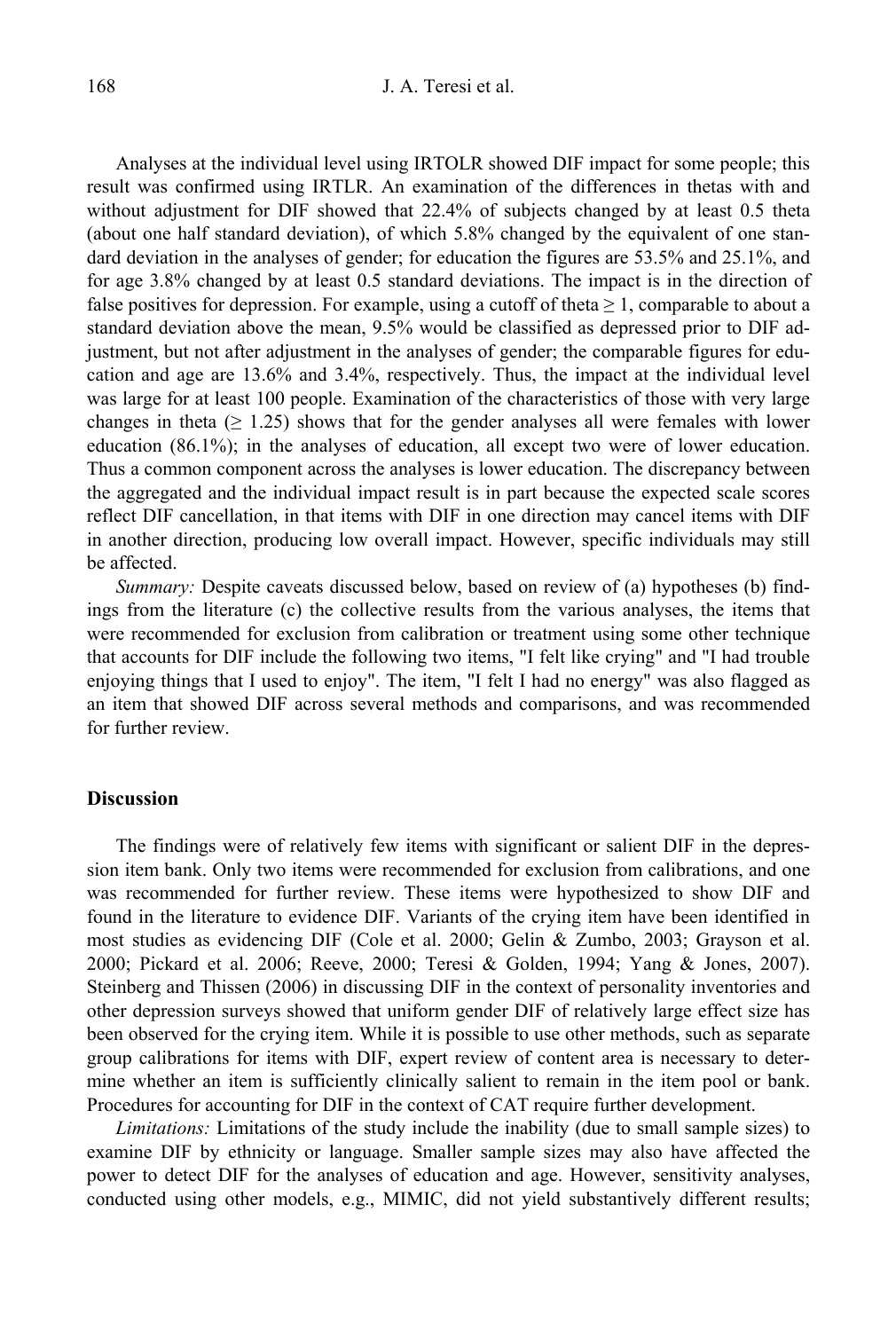MIMIC has been found in simulation studies to be more powerful than IRTLR for uniform DIF detection under conditions of smaller sample sizes (Woods, 2009b).

A caveat is that, to the extent that the findings are not robust given the various features of the data described above, these impact results could be incorrect. It is noted that many of the analyses of impact from the literature (see below) concluded that the impact of DIF on depression scale scores was not trivial, and the impact on some individuals may be large. The findings from these analyses were similar. While the aggregated impact was low, with evidence of DIF cancellation, relatively large individual impact (defined as a large change in the depression estimate after DIF adjustment) was observed for about 14% of the sample for at least one analysis. This underscores the need for removal or separate calibration of items with a high magnitude of DIF.

These findings should be interpreted in the context of factors that may affect DIF (see Teresi, 2006). Several features of the data have been found to be problematic in terms of DIF detection for one or more methods. These include the presence of sparse and skewed data, usually from small subgroup sample sizes. For example, simulation studies have shown that skewed data (with floor effects) resulted in reduced power for DIF detection using ordinal logistic regression (Scott, Fayers, Aaronson, Bottomley, de Graeff et al., 2009). An attempt was made to remedy this by collapsing categories and performing sensitivity analyses using binary items. Gelin and Zumbo (2003), using an ordinal logistic regression approach to examine DIF in the CES-D items found that the endorsement proportions and the way in which items were scored: ordinally, binary or in terms of a persistency threshold (frequency of at least 3-7 days) affected DIF results, with higher magnitude of DIF for the binary and ordinal methods. In the analyses presented in this paper, the results were similar, regardless of categorization method.

Parametric models are more powerful for DIF detection with small subgroup sample sizes such as those observed in this study. IRTLR has been found in simulation studies, conducted using several polytomous response IRT models, to result in false DIF detection in the presence of group differences in the state/trait distributions when large sample sizes are studied (Bolt, 2002). While group differences in distributions were observed, particularly for age groups, simulation studies have not observed type 1 error inflation in studies of smaller subgroups such as those present in PROMIS.

IRTLR has also been found to be affected by lack of purification, magnitude of DIF present, and degree of DIF cancellation in simulations of binary data, resulting in both over and under-identification of items with DIF (Finch, 2005; Navas-Ara & Gómez-Benito, 2002; Wang & Yeh, 2003; Finch & French, 2007). An assumption in the use of IRTLR loglikelihood tests for DIF-detection is that the conditioning variable is DIF-free. The authors of one recent simulation (Finch & French) recommend first using SIBTEST or LR to purify the matching variable. In the case of ordinal data, OLR would be most efficient, followed by IRTLR. Purification was performed for the data set reported in this paper; however, predetermined anchor items were not available. Although Poly-SIBTEST was one of the methods used in sensitivity analyses, it was not used as a first-stage screen to identify potential anchor items as suggested by Finch and French, but rather to examine the convergence of findings across methods. It is noted that the recommendations of these authors were based on the results of simulations of binary data, and may not hold for polytomous data, such as those reported in this paper. The selection of anchor items has been discussed in earlier literature (e.g., Cohen, Kim and Wollack, 1996; Thissen, Steinberg and Wainer, 1993); more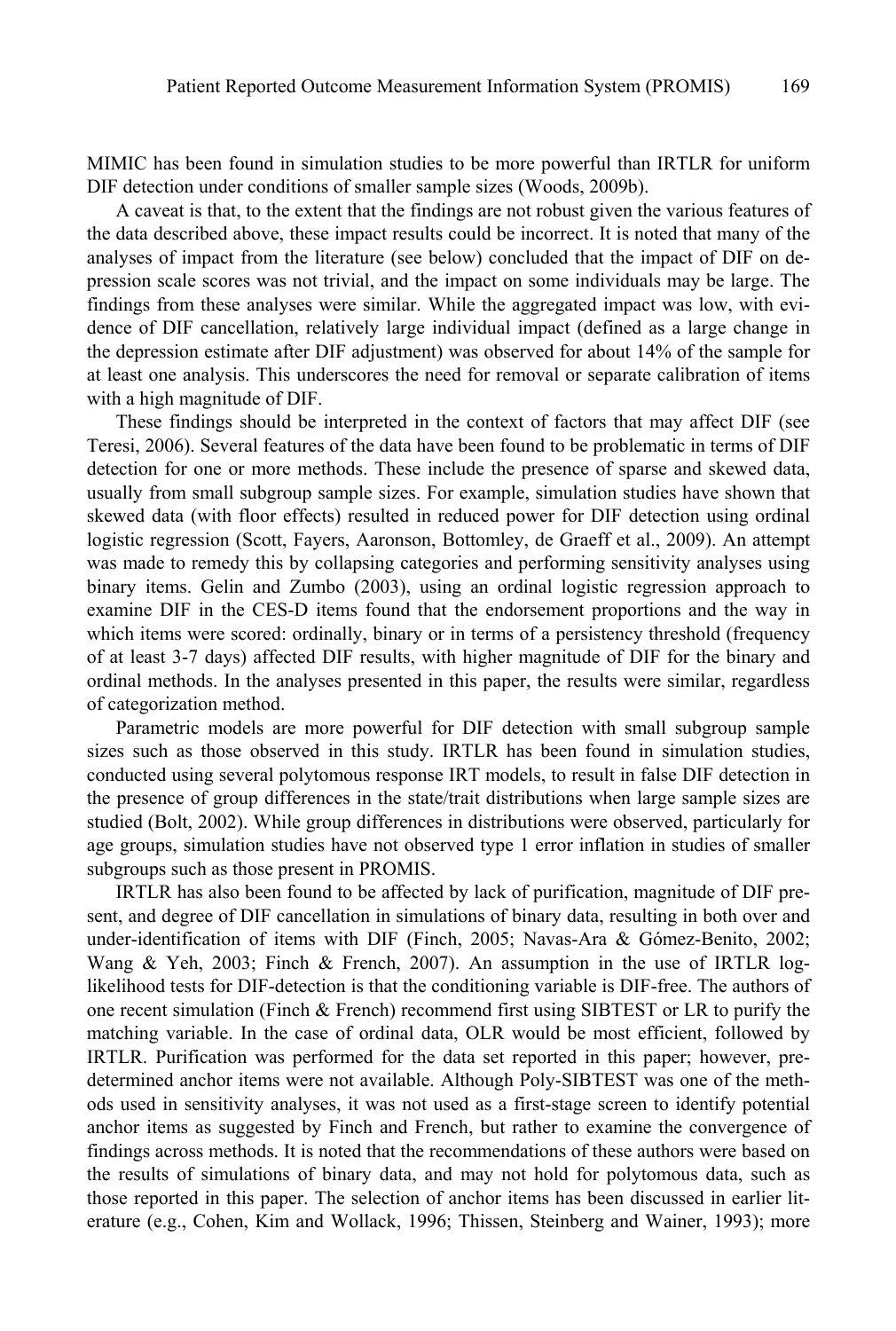recent research has focused on anchor items and purification approaches in the context of IRTLR (Orlando-Edelen, Thissen, Teresi, Kleinman and Ocepek-Welikson, 2006; Woods 2009a), MIMIC (Shih & Wang, 2009; Wang, Shih, Yang, in press) and the more general multigroup confirmatory factor analysis approach to examining invariance (French  $\&$  Finch, 2008). These studies generally support the use of anchor items or the selection of invariant referent items. One study showed that the inclusion of at least 4 anchor items was preferable, in the context of power for IRTLR DIF detection (Wang and Yeh, 2003); a similar result was observed for MIMIC (Shih and Wang, 2009). On the positive side, a sufficient number (at least 10 in these analyses) of anchor items were identified for each IRTLR analysis, mitigating the impact of DIF on initial estimates.

False DIF detection (type 1 error inflation) can also result from model mis-specification for polytomous data (Bolt, 2002). A recent examination of the results of model misspecification of the likelihood ratio test used in IRTLR and other nested models such as logistic regression examined models that included 5, 10 and 30 items; data were generated using the one, two and three parameter logistic IRT model, with a normally distributed latent variable. Thus, generalization is to binary items. Lack of model fit was found to affect the  $G<sup>2</sup>$  used in nested models to test for DIF in IRTLR. If the least restricted model does not fit the data, this misspecification will result in incorrect statistical inferences (Maydeu-Olivares & Cai, 2006) and inflated type 1 error (Yuan & Bentler, 2004). Model fit was examined in the analyses reported here, and some misfit was observed for the high education group, and for males. Further collapsing resolved the misfit problems for education groups, and reduced, but did not eliminate misfit for males.

Finally, a good practice recommended by several authors (e.g., Crane et al. 2004; Hambleton, 2006; Millsap, 2006; Teresi & Fleishman, 2007) is to apply magnitude measures to identify salient DIF. For example, one recent simulation study of logistic regression (French & Maller, 2007) found that use of effect sizes under several conditions reduced false DIF detection, albeit at the expense of reduced power. An issue is what flagging rules to use in DIF detection (Hidalgo & López-Pina, 2004). Simulation studies of flagging rules or cutoff thresholds indicative of magnitude have resulted in differing suggested values, leading to a recent recommendation (Meade et al. 2007) to derive empirically cutoff values appropriate for the data set used. While such magnitude measures were applied in these analyses, cutoff values were not data-specific. PROMIS investigators have examined different criteria for flagging DIF (Crane et al. 2007), and are currently developing the capability to derive empirical thresholds using Monte Carlo simulations (Choi, Gibbons & Crane, 2009).

Despite these limitations, several strengths of the study include the extensive qualitative analyses performed that led to item revisions, the generation of DIF hypotheses and the use of purification of the conditioning depression variable. Additionally, model assumptions were tested, and sparse data controlled to the extent possible by collapsing categories. Finally, extensive sensitivity analyses were performed, and multiple methods were used in combination with DIF magnitude measures in order to investigate DIF and converge on valid, consistent findings, as suggested by Hambleton (2006).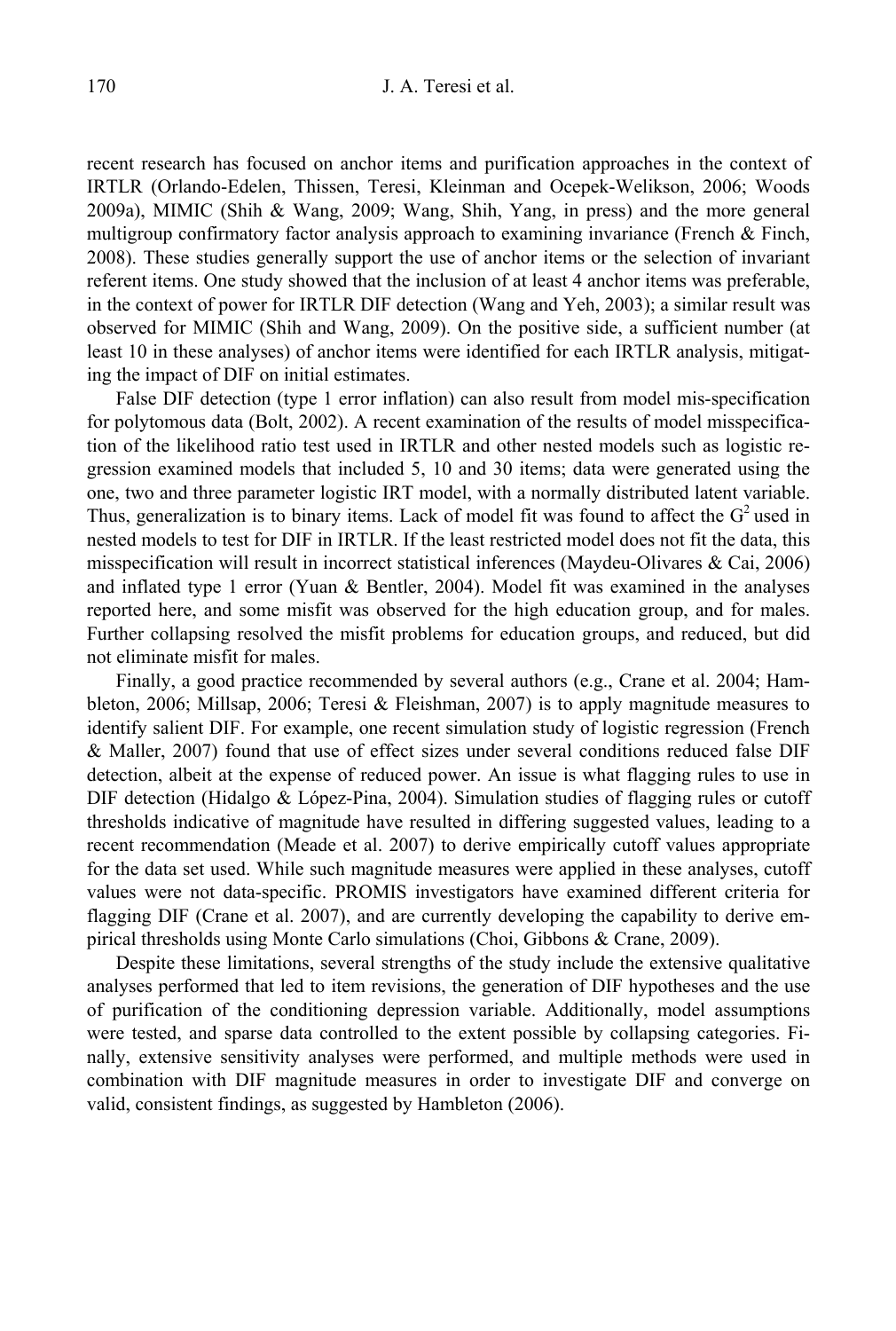# **Conclusions**

Little DIF was found in the depression item bank for the groups studied. The extensive qualitative analyses that preceded this effort may have mitigated the extent of DIF in the item bank. On the one hand, false DIF detection (Type 1 error) was controlled to the extent possible by ensuring model fit and purification. On the other hand, power for DIF detection might have been compromised by several factors, including sparse data and small sample sizes. Nonetheless, practical and not just statistical significance should be considered. In this case the overall magnitude and impact of DIF was small for the groups studied; although impact for some individuals was relatively large, supporting the removal or separate calibration of a few items. This is a particularly important consideration in the context of item banks, because individuals may receive only a subset of items, with the potential for magnification of the impact of DIF for some people. Future analyses of the item bank should be performed examining ethnicity and language.

A question arises as to the practical implication of DIF for selection and prediction. A discussion of the relationship of measurement invariance to fair selection and prediction invariance is beyond the scope of this article, but is discussed in several seminal works, e.g., Meredith (1993), Millsap (1997), and more recently in Millsap (2007), Meredith and Teresi (2006), and Borsboom, Romeijn and Wicherts (2008). As shown by Millsap (2007), and illustrated in part by the results presented here, measures may show no aggregate prediction bias, but can produce systematic selection errors at the individual level due to measurement bias.

Item banks are being used increasingly to assess health and psychological domains; in that context it is critical that decisions and resource allocation based on these assessments result from a valid measurement process. The methods described in this paper are key steps in the development and evaluation of item banks, and of short-form measures that may be constructed from such banks. These methods may also be applied to examine the performance of existing measures. Individual differences, reflected in cultural, gender, educational or ethnic diversity, must be considered in the development and evaluation of measures. Analysis of DIF in the PROMIS depression item bank is an important step toward the goal of increasing the likelihood of measurement equivalence across diverse groups.

#### **Glossary of terms**

#### *Anchor items*

Anchor items are those items found (through an iterative process or prior analyses) to be free of DIF. These items serve to form a conditioning variable used to link groups in the final DIF analyses. (See also the discussion of purification, below.)

## *Differential Item Functioning (DIF)*

In the context of item response theory, DIF is observed when the probability of item response differs across comparison groups such as gender, country or language, after conditioning on (controlling for) level of the state or trait measured, such as depression.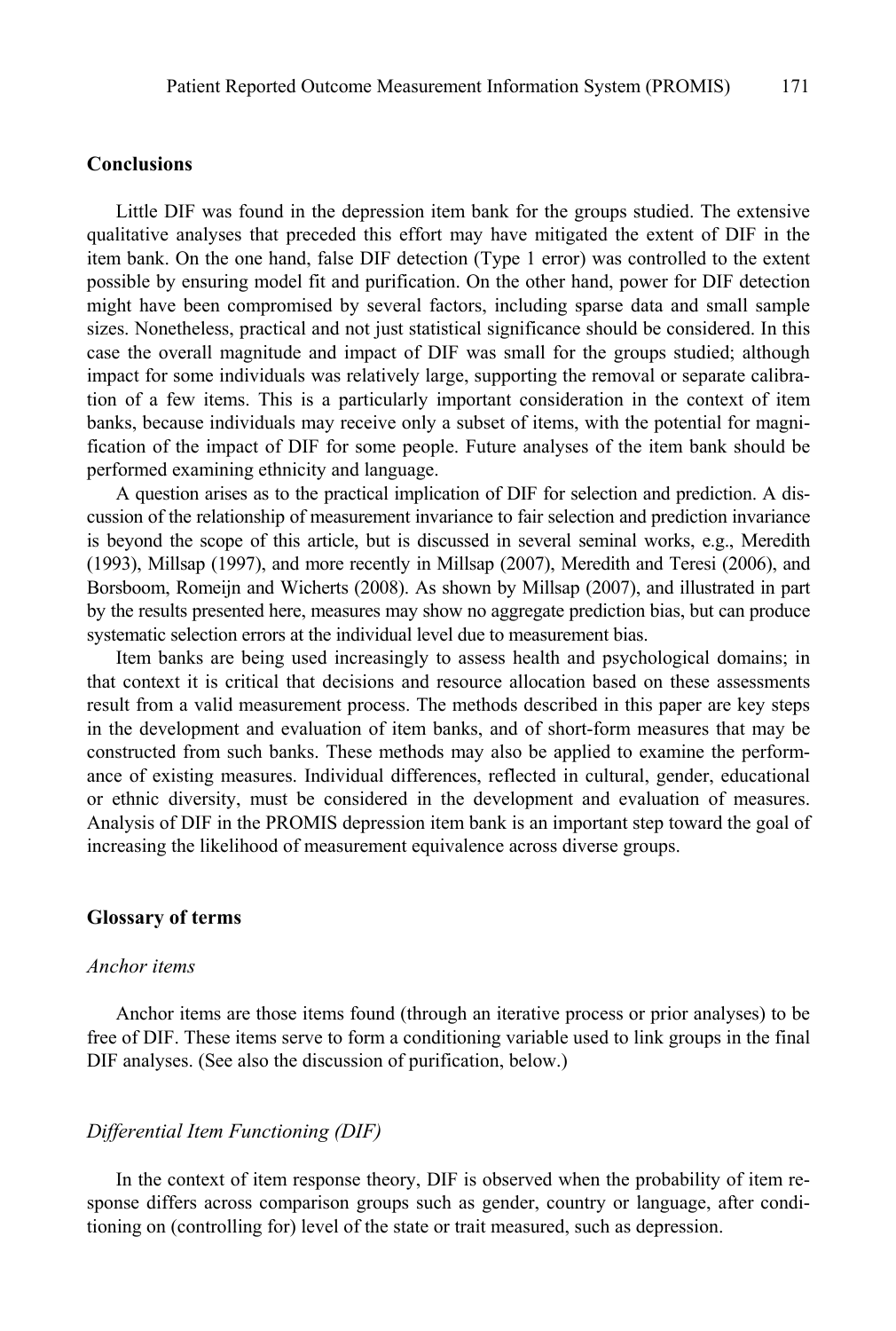*Uniform DIF:* Uniform DIF occurs if the probability of response is consistently higher (or lower) for one of the comparison groups across all levels of the state or trait.

*Non-Uniform DIF:* Non-uniform DIF is observed when the probability of response is in a different direction for the groups compared at different levels of the state or trait. For example, the response probability might be higher for females than for males at higher levels of the measure of the depression state, and lower for females than for males at lower levels of depression. For some DIF detection methods, e.g., logistic regression, non-uniform DIF is defined as a significant group by depression interaction.

*Magnitude:* The magnitude of DIF relates to the degree of DIF present in an item. In the context of IRT, a measure of magnitude is non-compensatory DIF (NCDIF) described for binary items as the unsigned probability difference (Camilli  $&$  Shepard, 1994), and later expanded to polytomous items by Raju and colleagues (1995). This index reflects the group difference in expected item scores (see Expected Item Scores). In essence this method provides an estimate of what expected score would obtain for an individual if s/he was scored based on the parameters and depression estimates for group X, and then based on the depression and parameter estimates for group Y. NCDIF is the average squared difference in expected item scores for a given individual as a member of the focal group, and as a member of the reference group. Theoretical work in this area was provided by Chang and Mazzeo (1994). (For computational details, see Collins, Raju & Edwards, 2000; Morales, Flowers, Gutiérrez, Kleinman & Teresi, 2006; Teresi et al. 2007).

Specific cutoff values are used to indicate salient DIF. While chi-square tests of significance are available, these were found to be too stringent, over identifying DIF. Cutoff values established based on simulations (Fleer, 1993; Flowers, Oshima & Raju, 1999) provide an estimate of the magnitude of item-level DIF. The cutoff values are controversial; for example, for polytomous items with five response options the recommended cutoff in the manual is 0.096 (Raju, 1999). However, simulation studies have suggested the use of different cutoff values for five response categories: 0.032 for smaller sample sizes of 300 per group (Bolt, 2002) or 0.016 (Flowers, 1995). The most recent recommendations (Meade et al. 2007) suggest using 0.0115 for a liberal test of DIF for five response category items, and 0.009 for a conservative test for sample sizes  $\leq 500$ /group. Recently, Oshima, Raju and Nanda (2006) have recommended other cutoff values for binary items, and empirically derived cutoffs based on the data set have been incorporated into DFIT8 (Oshima, Kushubar, Scott, Raju, 2009).

*Impact: (See also Expected Scale Score and Differential Test Functioning)* Impact refers to the influence of DIF on the scale score. There are various approaches to examining impact, depending on the DIF detection method. In the context of IRTLR, differences in "test" response functions can be constructed by summing the expected item scores to obtain an expected scale score. Plots (for each group) of the expected scale score against the measure of the state or trait (e.g., depression) provides a graphic depiction of the difference in the areas between the curves, and shows the relative impact of DIF. The Differential Test Functioning (DTF) index (Raju et al. 1995) is a summary measure of these differences that incorporate such a weight, and reflects the aggregated net impact. The DTF is the sum of the itemlevel compensatory DIF indices, and as such reflects the results of DIF cancellation. (See also Stark et al. 2004.)

Individual impact can be assessed through an examination of changes in depression estimates (thetas) with and without adjustment for DIF. The unadjusted thetas are produced from a model with all item parameters set equal for the two groups. The adjusted thetas are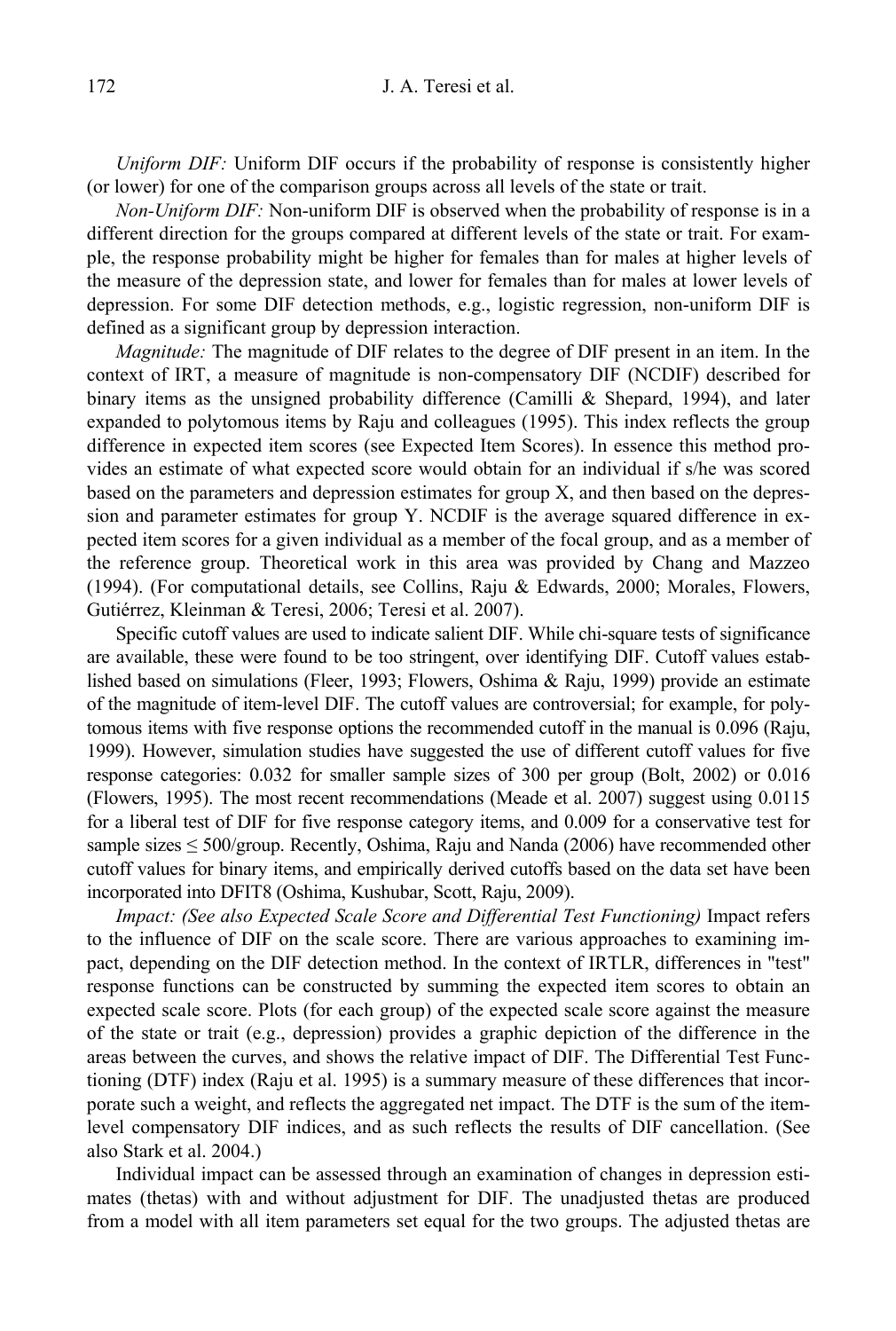produced from a model with parameters that showed DIF based on the IRTLRDIF results estimated separately (freed) for the groups.

#### *DIF cancellation*

DIF is said to cancel if the net impact of DIF is trivial. For example, if the differences between expected scale scores (defined below) for the groups compared are negligible, resulting in small areas between the curves relating expected scale scores to the measure of the latent state, depression, then DIF is said to cancel. Because the expected scale score is on the raw metric of the scale score, at each level of depression disorder, it is possible to locate the average scale score associated with that degree of symptomatology.

## *Expected Item Scores (EIS) item level magnitude (effect size) measures*

An EIS is the sum of the weighted (by the response category value) probabilities of scoring in each of the possible item categories. Used by Wainer, Sireci and Thissen (1991), this effect size measure is gaining in popularity. (See also Collins et al. 2000; Orlando-Edelen et al. 2006; Steinberg & Thissen, 2006; Teresi et al. 2007.)

# *Expected Scale Score (ESS) (test response function) scale level impact measures (see Impact, above)*

The expected scale score is the sum of the expected item scores. The test response function (Lord & Novick, 1968) relates average expected scale scores to theta (the estimate of depression). Note that these scores are typically not weighted by the response frequency; however, such a weight can be applied so that the results reflect the relative frequencies in the sample.

## *Item Response Theory (IRT)*

Several forms of item response theory models are available for binary, categorical and ordinal data. Because the data presented here were ordinal, with up to five ordered response categories, a graded response model (Samejima, 1969) was applied to the data using MUL-TILOG (Thissen, 2001). In this model (which reduces to the 2 parameter logistic item response model with binary data), we assume ordered responses,  $x=k$  and  $k=1,2,...$ m. The discrimination parameter or slope can be defined as *a*i, and difficulty parameters for response k as  $b_{ik}$ .

$$
P(x=k) = P^{*}(k) - P^{*}(k+1) = 1 / [1 + exp[-Da_{i}(\theta - b_{ik-1})] - 1 / [1 + exp[-Da_{i}(\theta - b_{ik})].
$$

 $P^*(k)$  is the ICC describing the probability that a response is in category k or higher, for each value of *θ* (see Thissen, 2001; Orlando-Edelen et al. 2006). The model assumes an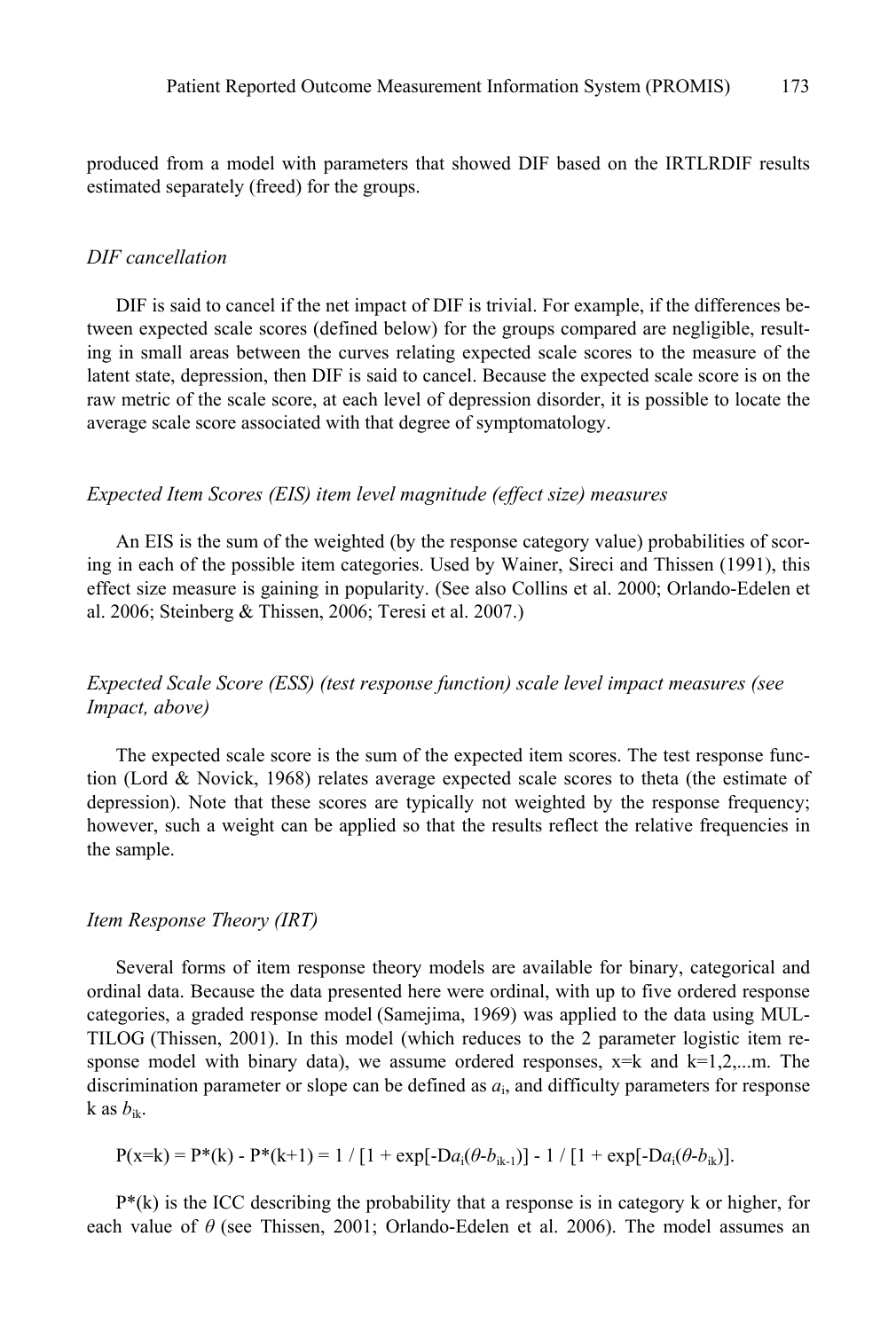average discrimination across response categories. Note that the scaling parameter, D, is used in some IRT programs, but not in MULTILOG, the program used in these analyses.

## *Purification*

Item sets that are used to construct preliminary estimates of the attribute assessed, e.g., depression, include items with DIF. Thus, estimation of a person's standing on the attribute may be incorrect, using this contaminated estimate. Purification is the process of iteratively testing items for DIF so that final estimation of the trait can be made after taking this itemlevel DIF into account. Because simulation studies have shown that most methods of DIF detection are adversely affected by lack of purification, the process is critical, particularly for IRTLR. Using this method, anchor items are selected that are free of DIF. For most models, these anchor items and the studied item form the conditioning set of items used in the DIF detection process. During this iterative process items may change in terms of DIF status, a result of the use of a less than optimal (contaminated) conditioning variable at various steps in the analyses. The final estimates of the attribute use all items, however, only after parameters have been appropriately set as freely or equally estimated, depending on whether the items showed DIF or not.

#### **Acknowledgements**

These analyses were conducted on behalf of the Statistical Coordinating Center to the Patient Reported Outcomes Measurement Information System (PROMIS), a United States National Institutes of Health roadmap project. PROMIS was funded by cooperative agreements to a Statistical Coordinating Center (Evanston Northwestern Healthcare, PI: David Cella, PhD, U01AR52177) and six Primary Research Sites (Duke University, PI: Kevin Weinfurt, PhD, U01AR52186; University of North Carolina, PI: Darren DeWalt, MD, MPH, U01AR52181; University of Pittsburgh, PI: Paul A. Pilkonis, PhD, U01AR52155; Stanford University, PI: James Fries, MD, U01AR52158; Stony Brook University, PI: Arthur Stone, PhD, U01AR52170; and University of Washington, PI: Dagmar Amtmann, PhD, U01AR52171). NIH Science Officers on this project are Deborah Ader, Ph.D., Susan Czajkowski, PhD, Lawrence Fine, MD, DrPH, Louis Quatrano, PhD, Bryce Reeve, PhD, William Riley, PhD, and Susana Serrate-Sztein, PhD. This manuscript was reviewed by the PROMIS Publications Subcommittee prior to external peer review. See the web site at www.nihpromis.org for additional information.

Funding for analyses was provided in part by the National Institute on Aging (NIA), Resource Center for Minority Aging Research at Columbia University, PI: Rafael Lantigua, Co-Director, Jeanne Teresi (AG15294), and by the NIA project, AG025308, Understanding Disparities in Mental Status Assessment, PI: Richard Jones. This paper was prepared for the International Conference on Survey Methods in Multinational, Multiregional and Multicultural Contexts, Berlin, Germany, June 25-28, 2008.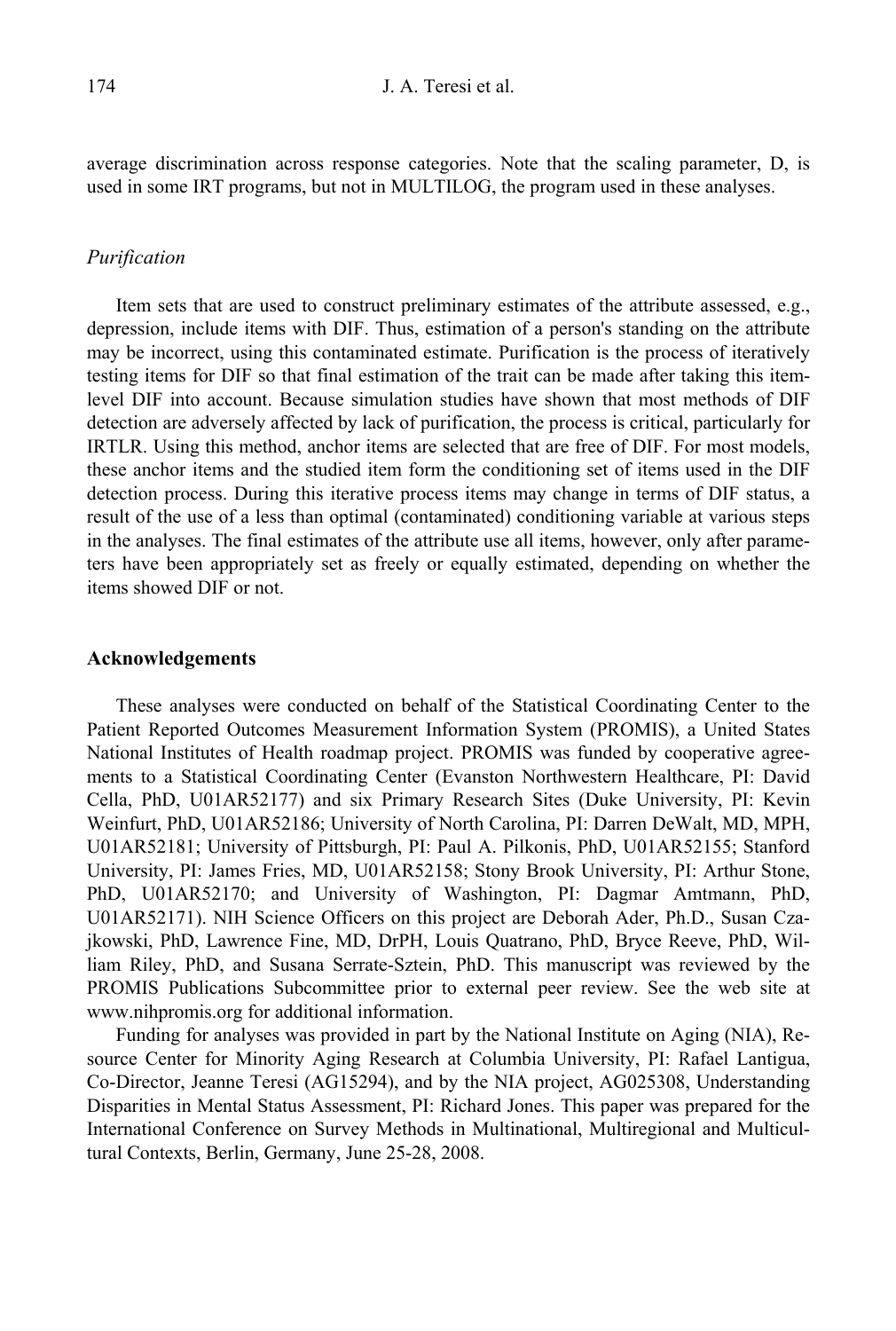## **References**

- Azocar, F., Areán, P., Miranda, J., & Muñoz, R. F. (2001). Differential item functioning in a Spanish translation of the Beck Depression Inventory. *Journal of Clinical Psychology, 57*(3), 355-365.
- Baker, F. B. (1995). EQUATE 2.1: Computer program for equating two metrics in item response theory [Computer program]. Madison: University of Wisconsin, Laboratory of Experimental Design.
- Beck, A. T., Ward, C. H., Mendelsohn, M., Mock, J., & Erbaugh, J. (1961). An inventory for measuring depression. *Arch. General Psychiatry, 4*, 561-571.
- Benjamini, Y., & Hochberg, Y. (1995). Controlling for the false discovery rate: A practical and powerful approach to multiple testing. *Journal of the Royal Statistical Society, Series B, 57*, 289-300.
- Bolt, D. M., (2002). A Monte Carlo comparison of parametric and nonparametric polytomous DIF detection methods. *Applied Measurement in Education, 15*, 113-141.
- Bonferroni, C. E. (1936). Teoria statistica delle classi e calcolo delle probabilità. *Pubblicazioni del R Istituto Superiore di Scienze Economiche e Commerciali di Firenze, 8*, 3-62.
- Borsboom, D., Romeijn, J-W. & Wicherts, J.M. (2008). Measurement invariance versus selection invariance: Is fair selection possible? *Psychological Methods*, *13*, 75-98.
- Camilli, G., & Shepard, L. A. (1994). *Methods for identifying biased test items.* Thousand Oaks, CA: Sage Publications.
- Cella, D., Yount, S., Rothrock, N., Gershon, R., Cook, K., Reeve, B., Ader, D., Fries, J. F., Bruce, B., & Rose, M., on behalf of the PROMIS Cooperative Group. (2007). The patientreported outcomes measurement information system (PROMIS): Progress of an NIH roadmap cooperative group during its first two years. *Medical Care, 45*(5 Suppl 1), S3-S11.
- Chan, K. S., Orlando, M., Ghosh-Dastidar, B., Duan, N., & Sherbourne, C. D. (2004). The interview mode effect on the Center of Epidemiological Studies Depression (CES-D) scale: An item response theory analysis. *Medical Care, 42*(3), 281-289.
- Chang, H., & Mazzeo, J. (1994). The unique correspondence of the item response function and item category response functions in polytomously scored item response models. *Psychometrika, 39*, 391-404.
- Chang, H., Mazzeo, J., & Roussos, L. (1996). Detecting DIF for polytomously scored items: An adaptation of the SIBTEST procedure. *Journal of Educational Measurement, 59*, 333-353.
- Choi, S. W., Gibbons, L. E., & Crane, P. K. (2009). Development of freeware for an iterative hybrid ordinal logistic regression/IRT DIF: A Monte Carlo simulation approach for determining cutoff values. Paper presented at the National Council on Measurement in Education. April.
- Cohen, A.S., Kim, S-H., & Wollack, J.A. (1996). An investigation of the likelihood ratio test for detection of differential item functioning. *Applied Psychological Measurement, 20,* 15-26.
- Cole, S. R., Kawachi, I., Maller, S. R., & Berkman, L. F. (2000). Test of item-response bias in the CES-D scale: Experience from the New Haven EPESE Study. *Journal of Clinical Epidemiology, 53*, 285-9.
- Collins, W. C., Raju, N. S., & Edwards, J. E. (2000). Assessing differential item functioning in a satisfaction scale. *Journal of Applied Psychology, 85*, 451-461.
- Copeland, J. R. M., Kelleher, M. J., Kellett, J. M., Gourlay, A. J., Gurland, B. J., Fleiss, J. L., & Sharpe, L. A. (1976). Semi-structured clinical interview for the assessment of diagnosis and mental state in the elderly: The Geriatric Mental State Schedule I: Development and reliability. *Psychological Medicine, 6*, 439-449.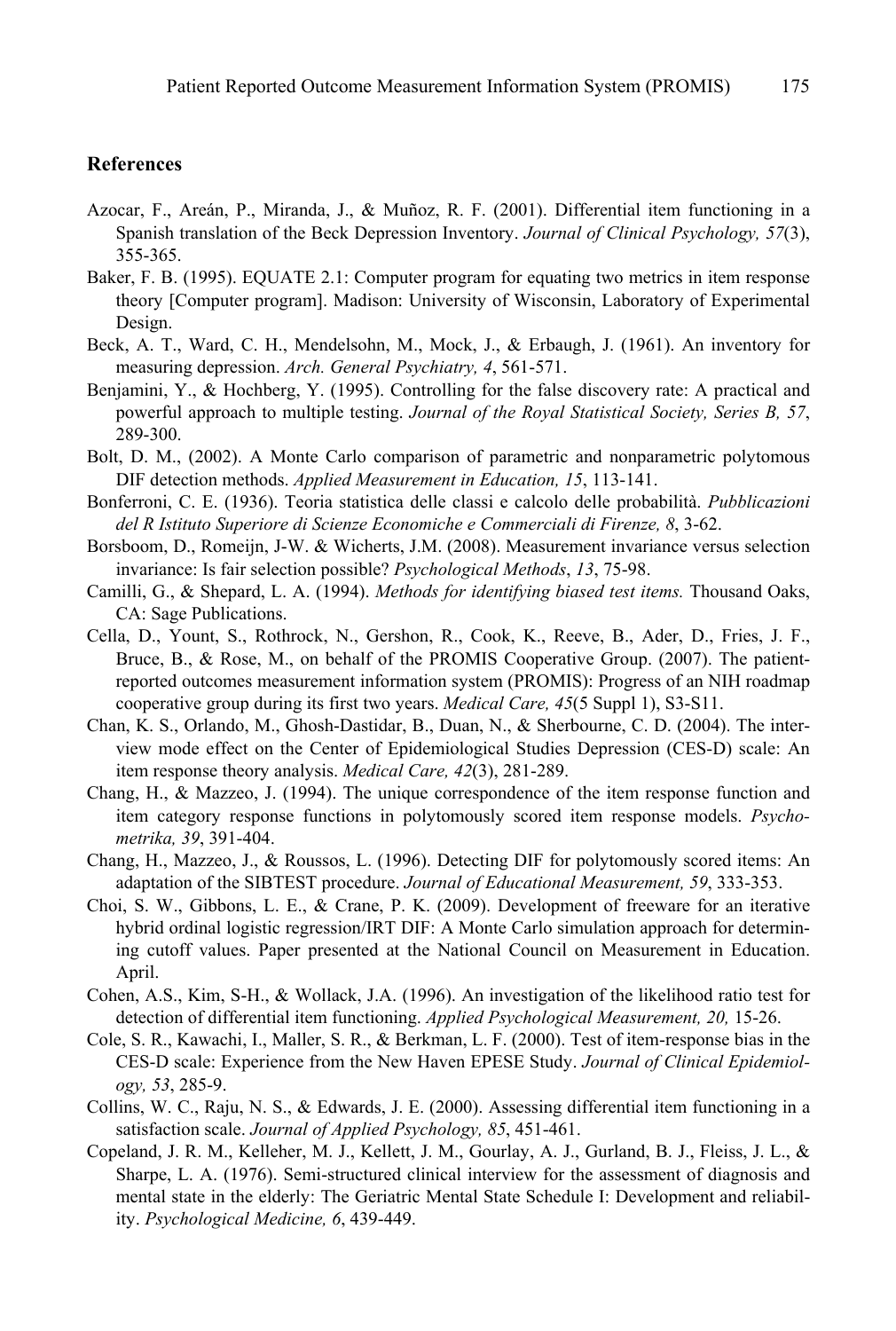- Crane, P. K., Gibbons, L. E., Jolley, L., & van Belle, G. (2006). Differential item functioning analysis with ordinal logistic regression techniques. DIFdetect and difwithpar. *Medical Care, 44*(11 Suppl 3), S115-S123.
- Crane, P. K., Gibbons, L. E., Ocepek-Welikson, K., Cook, K., Cella, D., Narasimhalu, K., Hays, R., & Teresi, J. A. (2007). A comparison of three sets of criteria for determining the presence of differential item functioning using ordinal logistic regression. *Quality of Life Research, 16*, 69-84.
- Crane, P. K., van Belle, G., & Larson, E. B. (2004). Test bias in a cognitive test: Differential item functioning in the CASI. *Statistics in Medicine, 23*, 241-256.
- DeWalt, D. A., Rothrock, N., Yount, S., & Stone, A. A. on behalf of the PROMIS cooperative group. (2007). Evaluation of item candidates: The PROMIS qualitative item review. *Medical Care, 45*(5 Suppl 1), S12-S21.
- Dorans, N. J., & Kulick, E. (2006). Differential item functioning on the MMSE: An application of the Mantel Haenszel and Standardization procedures. *Medical Care, 44*(11 Suppl 3), S107- S114.
- Finch, H. (2005). The MIMIC model as a method for detecting DIF: Comparison with Mantel-Haenszel, SIBTEST and the IRT likelihood ratio test. *Applied Psychological Measurement, 29*, 278-295.
- Finch, W. H., & French, B. F. (2007). Detection of crossing differential item functioning. A Comparison of Four Methods. *Educational and Psychological Measurement, 67*, 565-582.
- Fleer, P. F. (1993). A Monte Carlo assessment of a new measure of item and test bias. Illinois Institute of Technology. *Dissertation Abstracts International, 54*(04B), 2266.
- Flowers, C. P. (1995). A Monte Carlo assessment of DFIT with dichotomously-scored unidimensional tests. (Dissertation, Georgia State University, Atlanta, GA).
- Flowers, C. P., Oshima, T. C., & Raju, N. S. (1999). A description and demonstration of the polytomous DFIT framework. *Applied Psychological Measurement, 23*, 309-32.
- French, B. F., & Finch, W. H. (2008). Multigroup confirmatory factor analysis: Locating the invariant referent sets. *Structural Equation Modeling, 15,* 96-113.
- French, B. F., & Maller, S. J. (2007). Iterative purification and effect size use with logistic regression for differential item functioning detection. *Educational and Psychological Measurement, 67*, 373-393.
- Gelin, M. N., & Zumbo, B. D. (2003). Differential item functioning results may change depending on how an item is scored: An illustration with the center for epidemiologic studies depression scale. *Educational and Psychological Measurement, 63*(1), 65-74.
- Golden, R. R., Teresi, J. A., & Gurland, B. J. (1984). Development of indicator scales for the Comprehensive Assessment and Referral Evaluation (CARE) interview schedule. *Journal of Gerontology, 39*, 138-146.
- Grayson, D. A., Mackinnon, A., Jorm, A. F., Creasey, H., & Broe, G. A. (2000). Item bias in the Center for Epidemiologic Studies Depression Scale: Effects of physical disorders and disability in an elderly community sample. *Journals of Gerontology: Psychological Sciences, 55B*(5), 273-282.
- Gurland, B. J., Fleiss, J. L., Goldberg, K., Sharpe, L., Copeland, J. R. M., Kelleher, M. J., & Kellet, J. M. (1976). A semi-structured clinical interview for the assessment of diagnosis and mental state in the elderly: The Geriatric Mental State Schedule II: A factor analysis. *Psychological Medicine, 6*, 451-459.
- Hambleton, R. K. (2006). Good practices for identifying differential item functioning. *Medical Care, 44*(11 Suppl 3), S182-S188.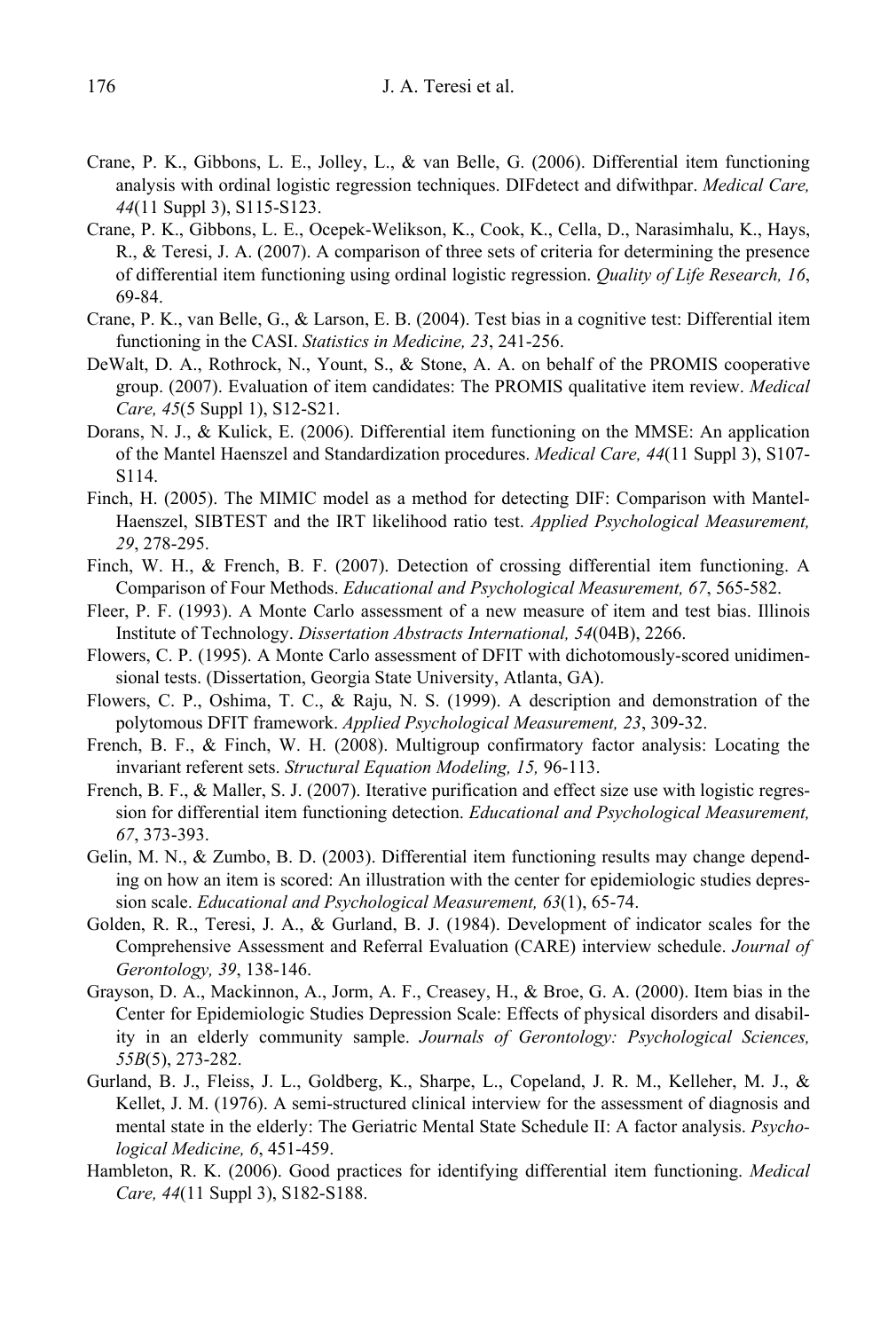- Hambleton, R. K., Swaminathan, H., & Rogers, H. J. (1991). *Fundamentals of Item Response Theory.* Newbury Park, CA: Sage Publications, Inc.
- Hidalgo, M. D., & López-Pina, J. A. (2004). Differential item functioning detection and effect size: A comparison between logistic regression and Mantel-Haenszel procedures. *Educational and Psychological Measurement, 64*, 903-915.
- Jones, R. N. (2006). Identification of measurement differences between English and Spanish language versions of the Mini-Mental State Examination: Detecting differential item functioning using MIMIC modeling. *Medical Care, 44*(11 Suppl 3), S124-S133.
- Jöreskog, K., & Goldberger, A. (1975). Estimation of a model of multiple indicators and multiple causes of a single latent variable. *Journal of the American Statistical Society, 10*, 631-639.
- Kim, S., Cohen, A. S., Alagoz, C., & Kim, S. (2007). DIF detection and effect size measures for polytomously scored items. *Journal of Educational Measurement, 44*, 93-116.
- Kim, Y., Pilkonis, P. A., Frank, E., Thase, M. E., & Reynolds, C. F. (2002). Differential functioning of the Beck Depression Inventory in late-life patients: Use of item response theory. *Psychology and Aging, 17*(3), 379-391.
- Liu, H-H., Cella, D., Gershon, R., Shen, J., Morales, L. S., Riley, W. & Hays, R. D. Representativeness of the PROMIS Internet Panel. Under Review, *Journal of Clinical Epidemiology.*
- Lord, F. M. (1980). *Applications of item response theory to practical testing problems.* Hillsdale, NJ: Lawrence Erlbaum.
- Lord, F. M., & Novick, M. R. (1968). *Statistical Theories of Mental Test Scores.* Reading, MA: Addison-Wesley Publishing Co.
- Maydeu-Olivares, A., & Cai, L. (2006). A cautionary note on using  $G^2$  (dif) to assess relative model fit in categorical data analysis. *Multivariate Behavioral Research, 41*, 55-64.
- Meade, A., Lautenschlager, G., & Johnson, E. (2007). A Monte Carlo examination of the sensitivity of the differential functioning of items and tests framework for tests of measurement invariance with Likert data. *Applied Psychological Measurement, 31*, 430-455.
- Meredith W. (1993). Measurement invariance, factor analysis and factorial invariance. *Psychometrika*, *58,* 525-543.
- Meredith, W., & Teresi, J. A. (2006). An essay on measurement and factorial invariance. *Medical Care*, *44* (11 Suppl 3), S69-S77.
- Millsap, R. E. (2006). Comments on the methods for the investigation of measurement bias in the Mini-Mental State Examination. *Medical Care, 44*(11 Suppl 3), S171-S175.
- Millsap, R. E. (2007). Invariance in measurement and prediction revisited. *Psychometrika, 72,* 461-473.
- Millsap, R. E. (1997). Invariance in measurement and prediction: Their relationship in the singlefactor case. *Psychological Methods, 2,* 248-260.
- Morales, L. S., Flowers, C., Gutiérrez, P., Kleinman, M., & Teresi, J. A. (2006). Item and scale differential functioning of the Mini-Mental Status Exam assessed using the differential item and test functioning (DFIT) framework. *Medical Care, 44*(11 Suppl 3), S143-151.
- Mui, A. C., Burnette, D., & Chen, L. M. (2001). Cross-cultural assessment of geriatric depression: A Review of the CES-D and GDS. Measurement in older ethnically diverse population. *Journal of Mental Health and Aging, 7*(1), 137-164.
- Muthén, B. O. (1984). A general structural equation model with dichotomous, ordered categorical, and continuous latent variable indicators. *Psychometrika, 49*, 115-132.
- Navas-Ara, M. J., & Gómez-Benito, J. (2002). Effects of ability scale purification on the identification of DIF. *European Journal of Psychological Assessment, 18*, 9-15.
- Orlando-Edelen, M., Thissen, D., Teresi, J. A., Kleinman, M., & Ocepek-Welikson, K. (2006). Identification of differential item functioning using item response theory and the likelihood-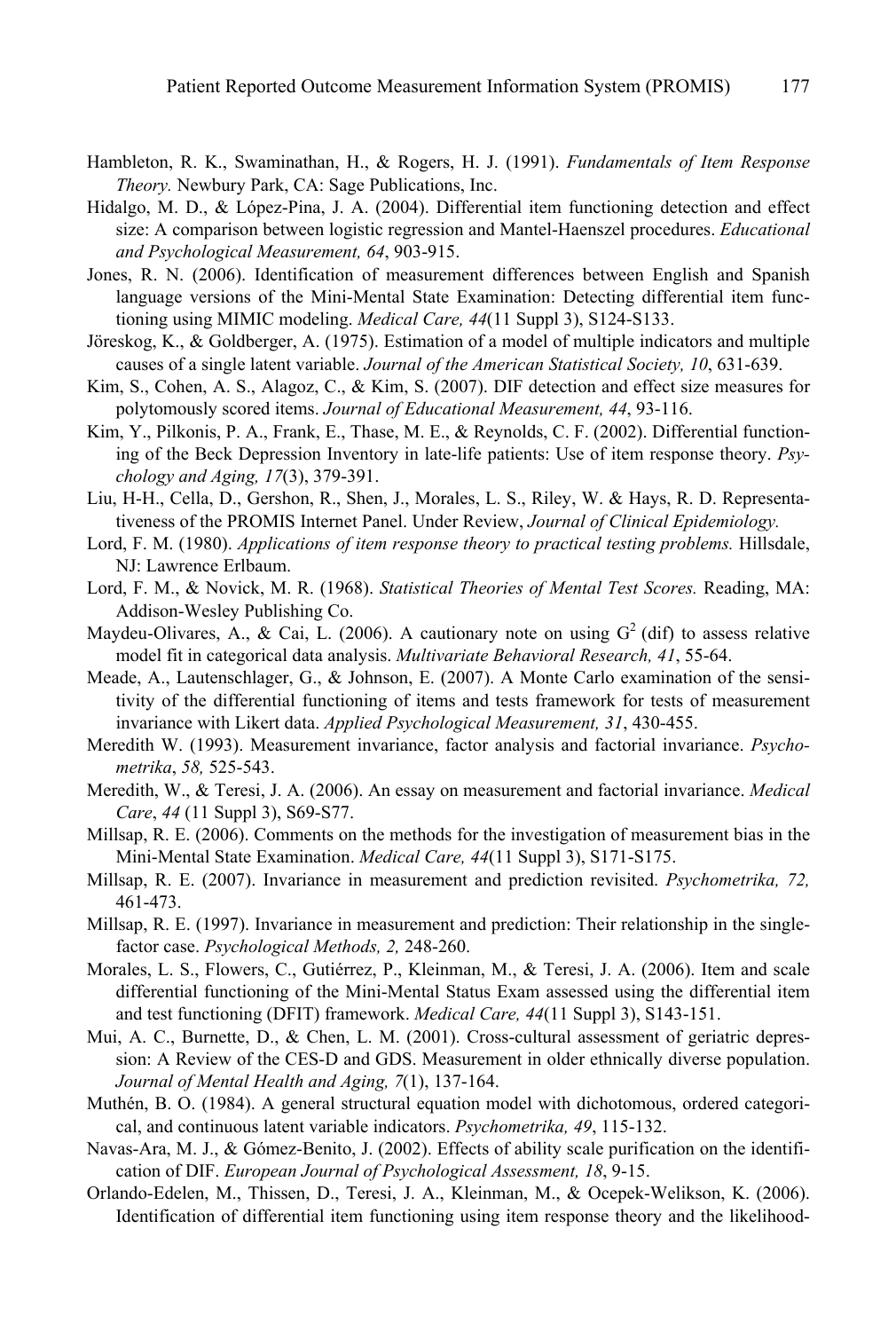based model comparison approach: Applications to the Mini-Mental State Examination. *Medical Care, 44*(11 Suppl 3), S134-S142.

- Osborne, R. H., Elsworth, G. R., Sprangers, M. A. G., Oort, F. J., & Hopper, J. L. (2004). The value of the Hospital Anxiety and Depression Scale (HADS) for comparing women with early onset breast cancer with population-based reference women. *Quality of Life Research, 13*, 191-206.
- Oshima, T. C., Kushubar, S., Scott, J. C., & Raju, N. S. (2009). DFIT for Window User's Manual: Differential functioning of items and tests. St. Paul MN: Assessment Systems Corporation.
- Oshima, T. C., Raju, N. S., & Nanda, A. O. (2006). A new method for assessing the statistical significance of the differential functioning of items and tests (DFIT) framework. *Journal of Educational Measurement, 43*, 1-17.
- Pedersen, R. D., Pallay, A. G., & Rudolph, R. L. (2002). Can improvement in well-being and functioning be distinguished from depression improvement in antidepressant clinical trials? *Quality Life Research, 11*, 9-17.
- Pickard, A. S., Dalal, M. R., & Bushnell, D. M. (2006). A comparison of depressive symptoms in stroke and primary care: Applying Rasch models to evaluate the Center for Epidemiologic Studies-Depression Scale. *Value in Health, 9*(1), 59-64.
- Prince, M., Reischies, F., Beekman, A. T., Fuhrer, R., Jonker, C., Kivela, S. L., Lawlor, B., Lobo, A., Magnusson, H., Fichter, M. M., Van Oyen, H., Roelands, M., Skoog, I., Turrina, C., & Copeland, J. R. (1999). Development of the EURO-D scale, a European Union initiative to compare symptoms of depression in 14 European centres. *British Journal of Psychiatry, 174*, 330-338.
- Radloff, L. S. (1977). The CES-D scale: A self-report depression scale for research in the general population. *Applied Psychological Measurement, 1*, 385-401.
- Raju, N. S. (1999). DFITP5: A Fortran program for calculating dichotomous DIF/DTF [Computer program]. Chicago: Illinois Institute of Technology.
- Raju, N. S., Fortmann-Johnson, K. A., Kim, W., Morris, S. B., Nering, M., L., & Oshima, T. C. (2009). The item parameter replication method for detecting differential functioning in the Polytomous DFIT framework. *Applied Psychological Measurement, 33,* 133-147.
- Raju, N. S., van der Linden, W. J., & Fleer, P. F. (1995). IRT-based internal measures of differential functioning of items and tests. *Applied Psychological Measurement, 19*, 353-368.
- Reeve, B. (2000). Item and scale level analysis of clinical and non-clinical sample responses to the MMPI-2 depression scales employing item response theory. (Doctoral dissertation, The University of North Carolina at Chapel Hill, AAT 9968657).
- Reeve, B. B., Hays, R. D., Bjorner, J. B., Cook, K. F., Crane, P. K., Teresi, J. A., Thissen, D., Revicki, D. A., Weiss, D. J., Hambleton, R. K., Liu, H., Gershon, R., Reise S. P., Jai, J.-S., & Cella, D. (2007). Psychometric Evaluation and Calibration of Health-Related Quality of Life Items Banks: Plans for the Patient-Reported Outcome Measurement Information System (PROMIS). *Medical Care, 45*(5 Suppl 1), S22-S31.
- Reise, S., Morizot, J., & Hays, R. (2007). The role of the bifactor model in resolving dimensionality issues in health outcomes measures. *Quality of Life Research, 16*(Suppl 1), 19-31.
- Samejima, F. (1969). Estimation of latent ability using a response pattern of graded scores. *Psychometrika Monograph, 17*.
- Scott, N. W., Fayers, P. M., Aaronson, N. K., Bottomley, A., de Graeff, A., Groenvold, M., Gundy, C., Koller, M., Petersen, M. A., Sprangers, M. A. G. on behalf of the EORTC Quality of Life Group and the Quality of Life Cross-Cultural Meta-Analysis Group. (2009). A simulation study provided sample size guidance for differential item functioning (DIF) studies using short scales. *Journal of Clinical Epidemiology. 62,* 288-295.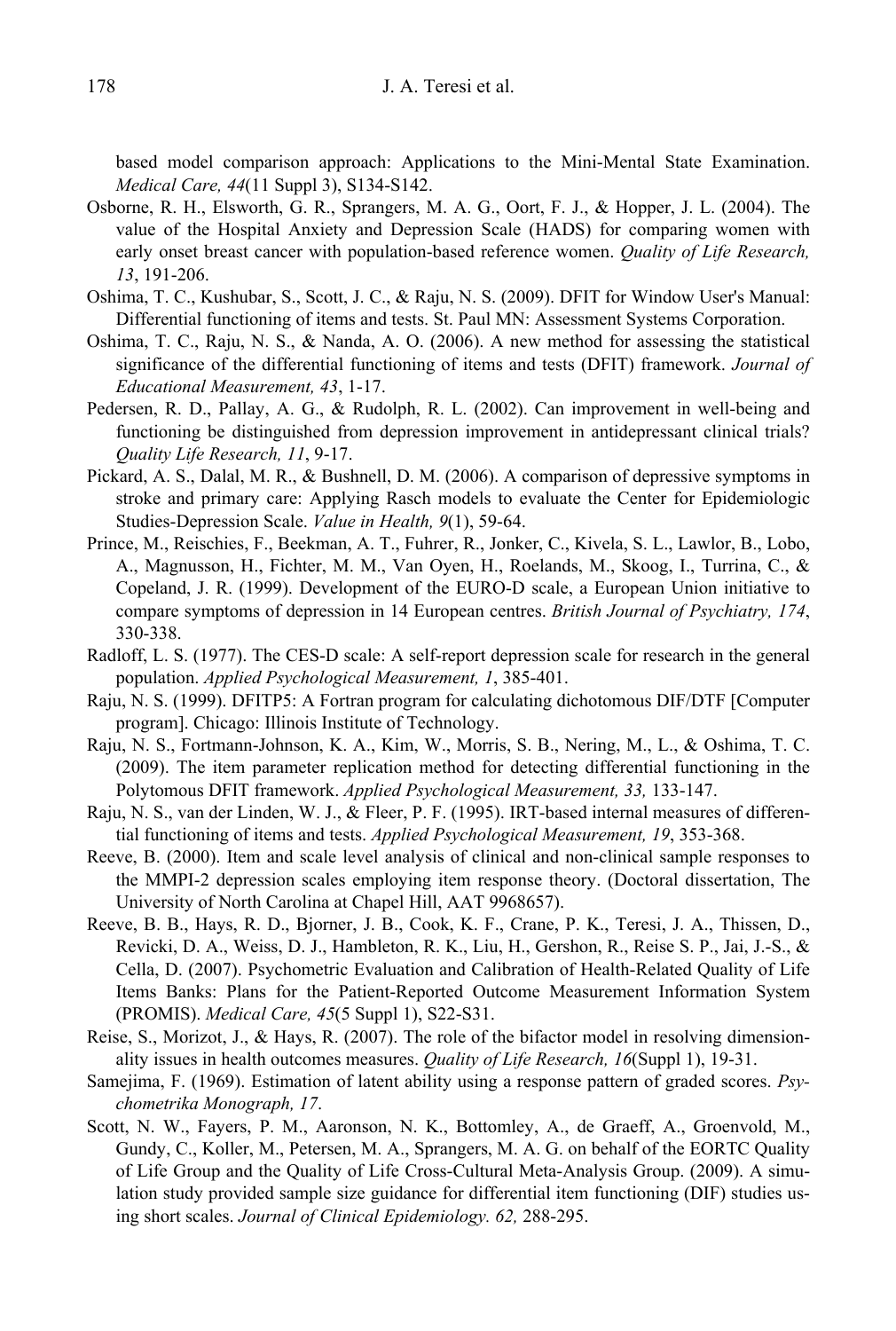- Shealy, R. T., & Stout, W. F. (1993a). A model-based standardization approach that separates true bias/DIF from group ability differences and detects test bias/DTF as well as item bias/DIF. *Psychometrika, 58*, 159-194.
- Shealy, R. T., & Stout, W. F. (1993b). An item response theory model for test bias and differential item functioning. In P. W. Holland & H. Wainer (Eds.), *Differential Item Functioning* (197-239). Hillsdale, NJ: Lawrence Erlbaum.
- Shih, C-L & Wang, W-C. (2009). Differential item functioning detection using multiple indicators, multiple causes method with a pure short anchor. *Applied Psychological Measurement, 33*, 184-199.
- Stark, S., Chernyshenko, O. S., & Drasgow, F. (2004). Examining the effects of differential item (functioning and differential) test functioning on selection decisions: When are statistically significant effects practically important? *Journal of Applied Psychology, 89*, 497-508.
- Steinberg, L., & Thissen, D. (2006). Using effect sizes for research reporting: Examples using item response theory to analyze differential item functioning. *Psychological Methods, 11*, 402-415.
- Stewart, A. L., Ware, J. E., Sherbourne, C. D., & Wells, K. B. (1992). Psychological distress/well-being and cognitive functioning measures. In A. L. Stewart & J. E. Ware (Eds.), *Measuring functioning and well-being. The Medical Outcomes Study approach* (102-142). Durham, NC: Duke University Press.
- Swaminathan, H., & Rogers, H. J. (1990). Detecting differential item functioning using logistic regression procedures. *Journal of Educational Measurement, 27*, 361-370
- Teresi, J. A. (2006). Different approaches to differential item functioning in health applications: Advantages, disadvantages and some neglected topics. *Medical Care, 44*(11 Suppl 3), S152- 170.
- Teresi, J. A., & Fleishman, J. A. (2007). Differential item functioning and health assessment. *Quality of Life Research, 16*(Supp. 1), 33-42.
- Teresi, J. A., & Golden, R. (1994). Latent structure methods for estimating item bias, item validity and prevalence using cognitive and other geriatric screening measures. *Alzheimer Disease & Associated Disorders, 8*(Suppl), S291-S298.
- Teresi, J. A., Kleinman, M., & Ocepek-Welikson, K. (2000). Modern psychometric methods for detection of differential item functioning: Application to cognitive assessment measures. *Statistics in Medicine, 19*, 1651-1683.
- Teresi, J. A., Ocepek-Welikson, K., Kleinman, M., Cook, K. F., Crane, P. K, Gibbons, L. E., Morales L. S, Orlando-Edelen, M., & Cella, D. (2007). Evaluating measurement equivalence using the item response theory log-likelihood ratio (IRTLR) method to assess differential item functioning (DIF): Applications (with illustrations) to measure physical functioning ability and general distress. *Quality Life Research, 16*(Suppl 1), 43-68.
- Teresi, J. A., Ramirez, M., Lai, J-S., & Silver, S. (2008). Occurrences and sources of Differential Item Functioning (DIF) in patient-reported outcome measures: Description of DIF methods, and review of measures of depression, quality of life and general health. *Psychology Science Quarterly, 50*, 538-612.
- Thissen, D. (1991). *MULTILOGTM User's Guide. Multiple, Categorical Item Analysis and Test Scoring Using Item Response Theory.* Chicago: Scientific Software, Inc.
- Thissen, D. (2001). IRTLRDIF v2.0b: Software for the Computation of the Statistics Involved in Item Response Theory Likelihood-Ratio Tests for Differential Item Functioning [Computer software]. Retrieved from http://www.unc.edu/~dthissen/dl.html.
- Thissen, D., Steinberg, L., & Gerrard, M. (1986). Beyond group-mean differences: The concept of item bias. *Psychological Bulletin, 99*, 118-128.